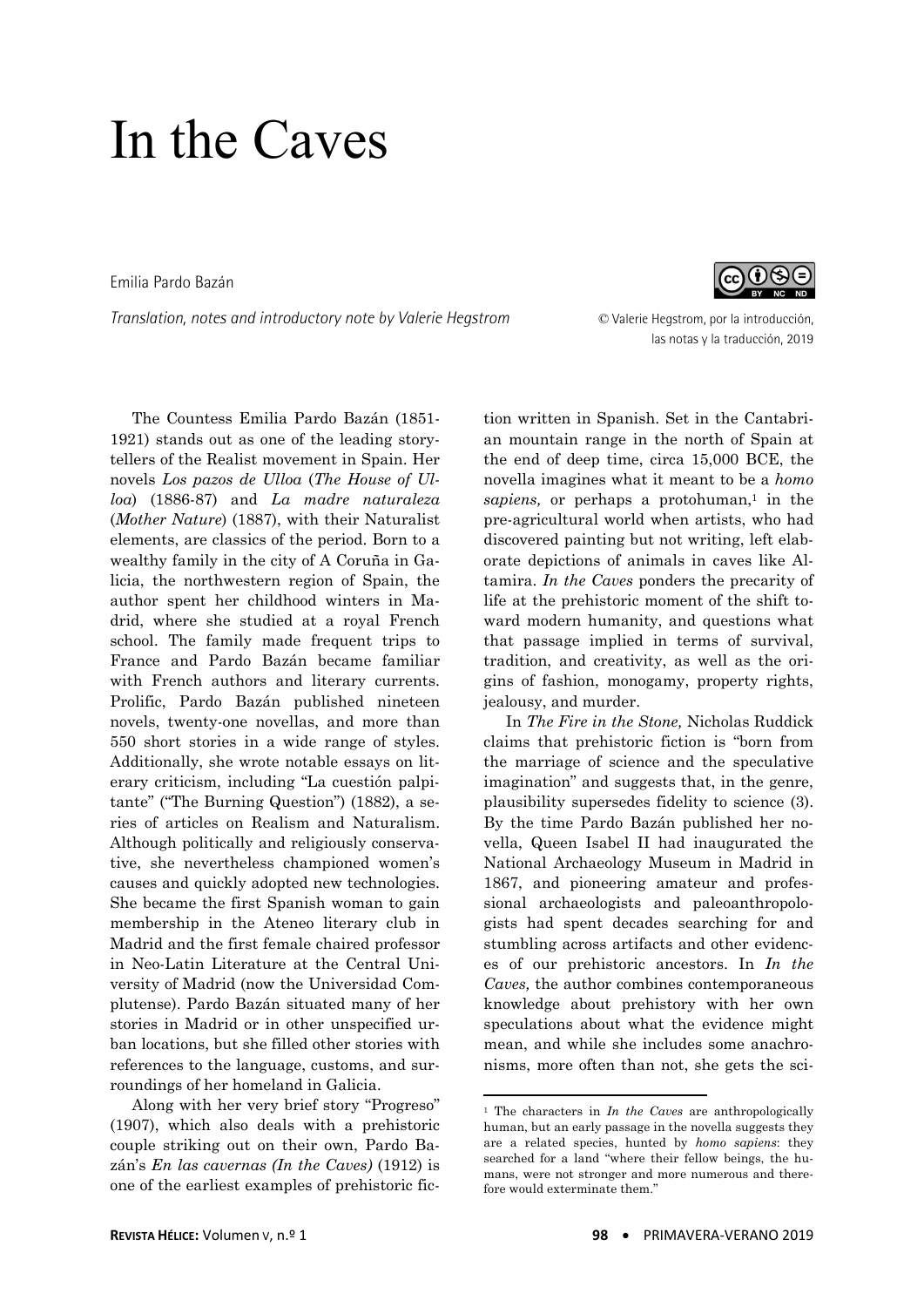ence right. The Old Men of her tale complain about the use of new-fangled weapons shaped and polished from stones, including spears, axes, and knives made from flint, but by the time in which the story is set, similar stone tools had existed for hundreds of thousands of years.2 Pardo Bazán recognizes, though, that the invention of the shovel had not yet occurred, and her characters dig a pit with their hands and using rocks and bones. At the beginning of the novella, the nomadic group's survival depends on wandering in search of game and their ability to hunt and kill the animals they find, including rabbits, goats, goat-antelopes, boars, deer, horses, and bison. In one of the most suspenseful scenes, the hunters corner and kill a cave bear, a species that had suffered extinction nearly 10,000 years earlier. However, the mammoths that the tribe later hunts were still living in 15,000 BCE.

 The rituals surrounding the hunt that Pardo Bazán imagines in the text grow out of the archaeological evidence of her time. The countess had visited Altamira Cave in November of 1894 to see the paintings, and the bison, horses, deer, and boars that her story's shaman, Ambila, paints before the hunt all appear in Altamira. Only Ambila's mammoth does not show up in that cave, but in 1908 explorers had discovered the outline of a mammoth painted in the Pindal Cave, 50 kilometers to the west of Altamira. Pardo Bazán's hunters don animal masks and participate in a symbolic, religious dance. Their masks represent the animals they hunt, and Pardo Bazán envisions movements that simulate the attack on and struggle with each animal. She may have noticed, during her visit to the cave, the anthropomorphic figure, an engraving of a masked man with his arms raised, on the ceiling of Altamira's Polychrome Chamber, next to a representation of a boar that appears to retreat. In the novella, Ambila directs the dance by raising his rod or

baton of command, a reference to the tools made from antlers, which the nineteenthcentury French archaeologist Louis Laurent Gabriel de Mortillet believed represented power and authority and had named the *batôn de commandement*. The prehistoric hunt could lead to devastating consequences, and when Pardo Bazán's cave bear kills the young hunter Jari, women gather water in clay bowls, wash his body, mourn and recite incantations, and place his body in the fetal position. Boys place hatchets, utensils, and pieces of meat, which will accompany him in his tomb. In 1908, the skeleton of a young Neanderthal man, who appeared to have been positioned with equal care, had been unearthed at le Moustier in Dordogne, France. Pardo Bazán uses what she read about the archaeological knowledge of her time and what she witnessed personally as the springboard for her musings about the rituals she depicts.

 The hunting methods and the rituals represented in *In the Caves* form part of the "old ways" or the traditions supported by several of Pardo Bazán's characters who oppose and distrust the creativity and inventions that betoken progress away from hunting and gathering toward a lifestyle and economy based in agriculture and herding animals. In the conflict between the hunter Ronero and the inventor Napal, the tale takes on mythic proportions, rewriting the Cain and Abel story. Napal devises a better way to hunt and kill mammoths, digging two pits, rather than one, to capture two animals as the herd runs by on its way to the lake. The plan involves keeping one of the animals to kill and eat later. In the most gruesome passage of the novella, the hunters follow Napal's instructions to bury one of the animals alive up to his neck and set his head on fire. If mammoth behavior resembled that of modern elephants, the plan would have failed because the herd of mammoths would have returned to find and guard the lost pachyderms, but the scientists of Pardo Bazán's day may not yet have made that observation. In any case, jealousy does not enter Ronero and Napal's relation-

1

<sup>2</sup> Pardo Bazán's characters do not employ the very useful atlatls or spear-throwers, which existed in Europe at least 30,000 years ago.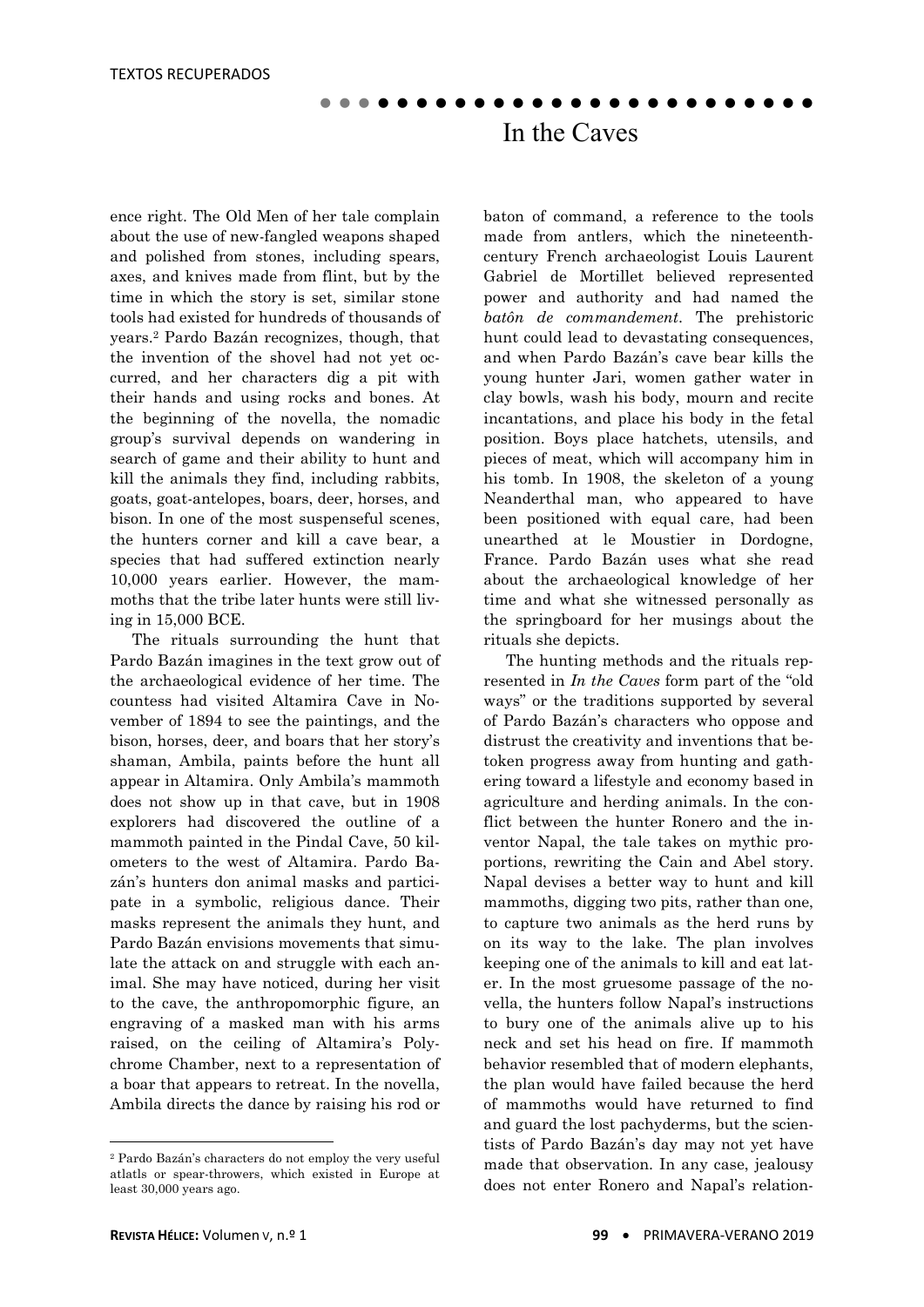ship as a result of Napal's innovations, but instead because the woman Damara originates the desire to be possessed by an individual man, rather than shared among the "horde." Pardo Bazán imagines Damara charming the young men with her inventions, clothing and jewelry, the vestiges of which the author could observe in the archaeological collections of her time. Napal's ingenuity, though—his planting, harvesting, grinding grain, baking, his plan to breed and milk goats, his domestication of the wolf pup Gúa, his visions of future houses, towns, and roads—leads to the shaman Ambila's envy and produces the conflict between science and religion in the story. That conflict lies at the heart of the progress and the tragedy depicted in *In the Caves.*

 I have used the 1912 publication of *En las cavernas,* which appeared as number two in the first year of the *El Libro Popular* series in Madrid,3 as the source text for my translation. I have attempted to approximate Pardo Bazán's word choice and tone as much as possible in my translation, but, for the sake of comprehensibility in English, I have altered some punctuation, syntax, and, in one case, divided a sentence into two. I left a few words not commonly used in English in their original Spanish and Galician and included explanatory footnotes. The *El Libro*  *Popular* edition included eight illustrations, depicting a few key moments of the story; Mariano Martín Rodríguez's 2018 edition of *En las cavernas* reproduces those illustrations.

#### **Bibliography**:

- Biggane, Julia (2003). *In a Liminal Space. The Novellas of Emilia Pardo Bazán*. Durham: University of Durham, 2003 (on *En las cavernas*, 139-142).
- Martín Rodríguez, Mariano (2018). "Parábolas de los orígenes de la civilización: *En las cavernas* (1912), de Emilia Pardo Bazán, y la ficción prehistórica en España hasta 1936, con un breve panorama de la paleoficción literaria española posterior," in Emilia Pardo Bazán, *En las cavernas*. Madrid: Ediciones 19, 103-149.
- Pratt, Dale J. (1999). "Sex, Science and the Origins of Culture in Emila Pardo Bazán," Joanna Courteau (ed.), *Mujer, sexo y poder en la literatura femenina iberoamericana del s. XIX*. Valladolid: Universitas Castellae, 39-49 (on En las cavernas, 41-44).
- Ruddick, Nicholas (2009). *The Fire in the Stone: Prehistoric Fiction from Charles Darwin to Jean M. Auel.* Middletown: Wesleyan University Press.

**.** 

<sup>3</sup> Emilia Pardo Bazán, "En las cavernas," *El Libro Popular*, I, 2 (1912).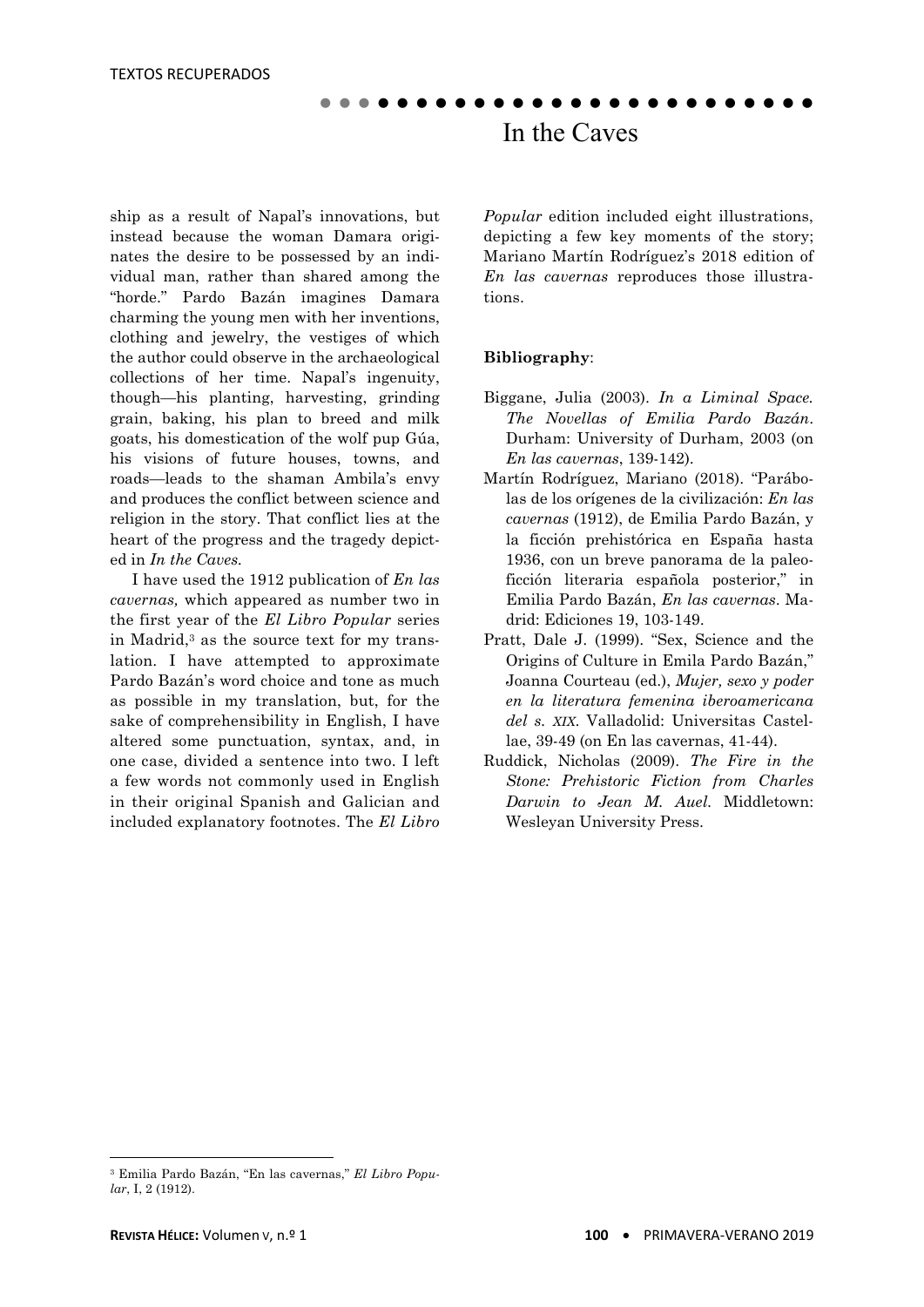I

 The horde, exhausted and drained, would have liked to find refuge in the cave by entering it with the mechanical haste of sheep when they seek shelter in the fold. They had been walking for the space of several suns in search of a benign land where ferocious animals were not abundant and game was not lacking and where their fellow beings, the humans, were not stronger and more numerous and therefore would exterminate them. Still astonished and bewildered by their first contact with Nature, they never found that Eden of their primitive fantasies. The steppe, which was afterwards called *Iberia,* stretched out seemingly without end, still swampy with dense vegetation of canes and rushes and wooded here and there. Some rabbits, sprinters, very difficult to catch, made furrows there. The hope of the miserable breed was that, at the wrong moment, a herd of elephants would appear in the marshes. Someone would die, but the rest would have an abundance of sustenance.

 Two of them had lagged behind, in a confidential conversation. They were a man and a woman.

 He, boyish and agile, did not seem as fatigued as she, and he leaned spiritedly on a sturdy pole. She, young and lean in form like a chamois,<sup>1</sup> had tied a long apron made of tree bark around her thin waist. In the light of the full and still reddish moon, which had begun to ascend through the sky like the burning face of a god, it could be seen perfectly that in addition to that rudiment of clothing, the woman wore strands of small shells and a completely coquettish hairstyle, big,

curly, forming a halo, in which the tips of wild boar tusks were stuck like needles. Her oval-shaped eyes fell on the boy and she asked sweetly:

"Are you very tired? Are you very hungry?"

 "Not so much that it takes my strength. I am hungry for you, Damara. For you, yes, I am hungry and thirsty. Don't you know this?"

 She smiled and she affectionately repeated what had been said so many times:

 "I do not want anyone to take me in his arms, because if they respect me now, knowing that I belong to no one, when I belong to someone I will belong to everyone, and I prefer dying over that. Do you not understand it, Napal? I see my sisters submit without repugnance to as many males as there are on the earth, even to old Olavi, who has lived more than a thousand moons, and we carry him on a stretcher during our treks; but you know well that I am not like them: I want one man only, so that when I bear a son, he will carry the same name as the one who sired him."

 Napal drew closer, insistent, imploring. He always hoped that Damara would feel the same fire that was consuming him, and he followed her, as a Hunter follows a beast.

 "Well said, Damara, and that is not the only way in which you and I think differently than the rest of the tribe. Look, we could always resort to making good use of the first favorable occasion, and split off from our brothers to run away together… but that is not possible, because I must not do it, since I have marvels to reveal to the tribe that will redeem them from misery and from this bitter life of walking and walking continually."

 "And besides that, how would we fare alone, Napal? If even when united with the tribe, we cannot live, we do not find refuge nor sustenance, how long would our life last, having no more defense than our affection?"

Napal was quiet for a moment, with the

1

<sup>1</sup> A chamois is a species of goat-antelope (*Rupicapra rupicapra*) native to the mountains of Europe, including the Cantabrian mountain range in northern Spain.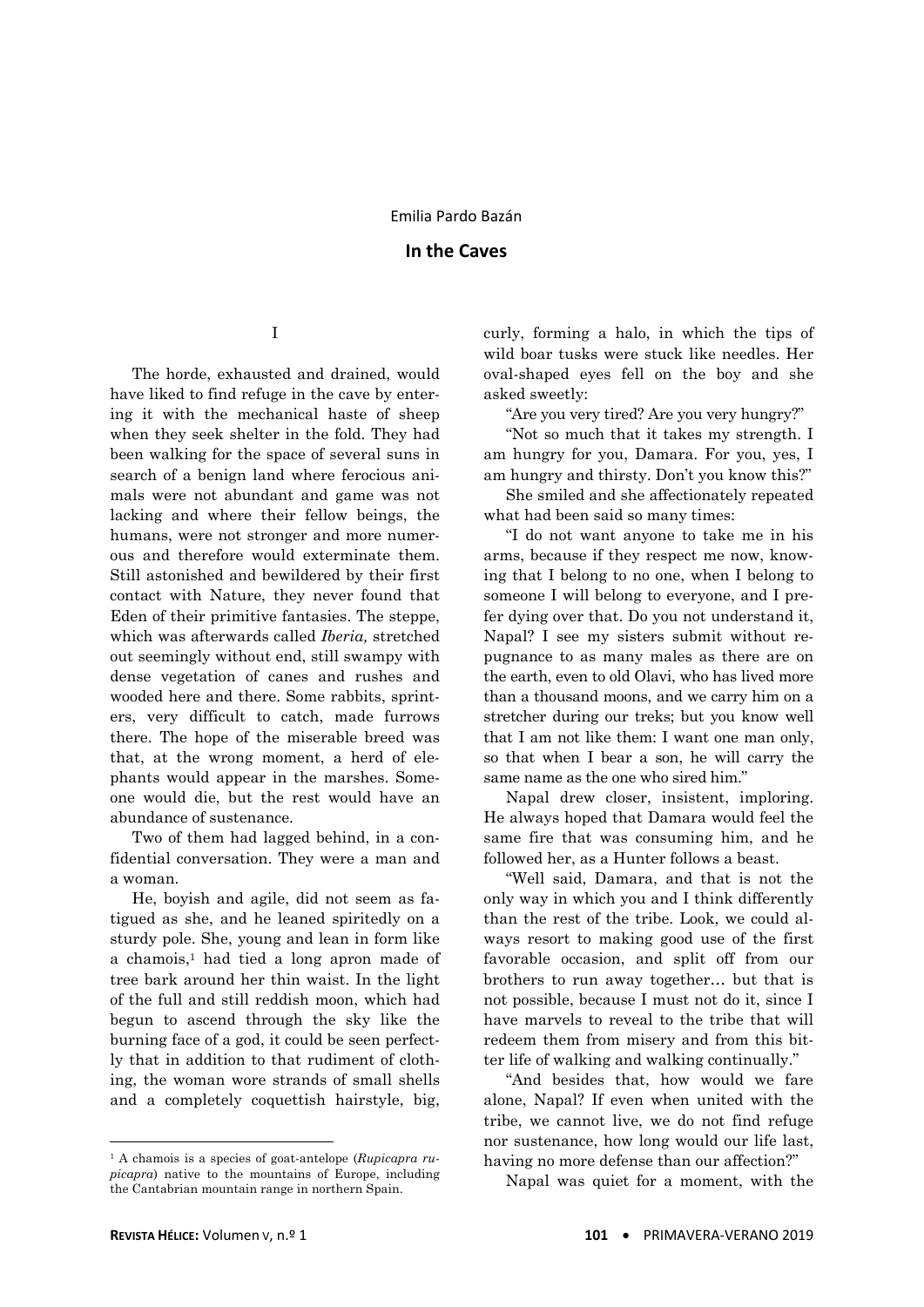heavy breathing of desire and the fever of love, and then, he suggested in a low voice:

 "There would be no difficulty with that. I would be enough for you. Have you not heard, Damara, old Olavi say, when he tells us things from other times, that in the beginning there was one woman and one man on the whole earth? And then they did not know how to light fire, nor how to pursue animals to eat their flesh and to keep warm with their pelts. You and I would be like those two ancient parents, except already knowledgeable about great secrets… Come, Damara, let us stray some more from the tribe; the moon now grows white and it sheds light on us generously. I have something to show you that I have found."

 Damara vacillated and looked anxiously toward the confused grouping of rabble, which swarmed in the distance.

 "I fear," she murmured, "the shrewdness of Ambila, the astute shaman. I am afraid he will come out to spy on us, like other times with our brother Ronero. He will kill us if he becomes convinced that I will not consent to his embrace. His eyes burn me when they rest on me. If I were like the other sisters who have not chosen, Ronero would be patient, but having chosen you, no more! I know that he will not suffer it. He is strong; he is hard as jasper; he likes to see blood run and entrails pulse. He will kill us."

 "Bah! He is tired now from the long journey and from carrying the stretcher on his broad shoulders, and he still has to search the cave with the other youths. Do not fear, Damara. This is an oath between the moon, you, and me. Come and I will tell you my hopes, because, being young, I know more than the Old Men and I, with my wisdom, will free myself from the yoke of the Old Men and will be the one who guides the tribe in the future.

 Damara, half-resisting, began to walk, and they climbed the hill, seeking the protection and mystery of the dense and fragrant thicket. The moon was now a clear beacon and it made it possible to see Damara's face, lightly tanned by the elements, expressive with slight features, her mouth pallid, her teeth like hailstones, her cheeks like dates from palms, smooth and fine, and her eyes dark black with a promising gaze. Napal smiled with joy to see himself in such a remote place with this virgin, as he supported her in the difficult pathways, as he pushed aside the thorny bushes so they would not scratch her.

 On top of the hill, a plateau sown with scattered stones invited them to sit down. Napal did so, drawing Damara's body toward him so close that the boy could hear the girl's heart beating, like a wild dove that quivers in one's hands.

 "Tell me, why not right now?" he stammered. "And tomorrow I will reveal my ideas to the tribe, which will change our life, and they will not be able to keep me from taking you to the dwelling that I will build in a hidden marsh that we passed on the left when we came down from the mountain. Our dwelling will not be in any cave: I want to see the light and free you from the beasts. On strong poles protruding from the water itself, I will interweave branches, I will coat them with mud that the sun will dry and I will also cover the top of the lodging, which no woman in the world has had besides you, for all of the men we have encountered and with whom we have fought found shelter in caves. And to ensure your food, so that hunger will not weaken your breast like the sphere of the rising moon, your honey breast, Damara, I know a trick; I have discovered a marvelous thing. No one in our tribe (they are little more than animals and every day they do the same things they did yesterday) has noticed that certain grasses produce a very small fruit, a seed that can be eaten…

 "Look!" With a rapid movement, Napal unfastened a kind of crude net made of dried grass that he wore across his shoulder and he drew out of it two or three pieces of cane.

 "With this," he exclaimed, picking up one of them, "you know that I capture the air and modulate it in a delightful way. Many times you ask me to make my cane pierced by a rock sing… No one knows I have this ability, nor do I want them to, because I would have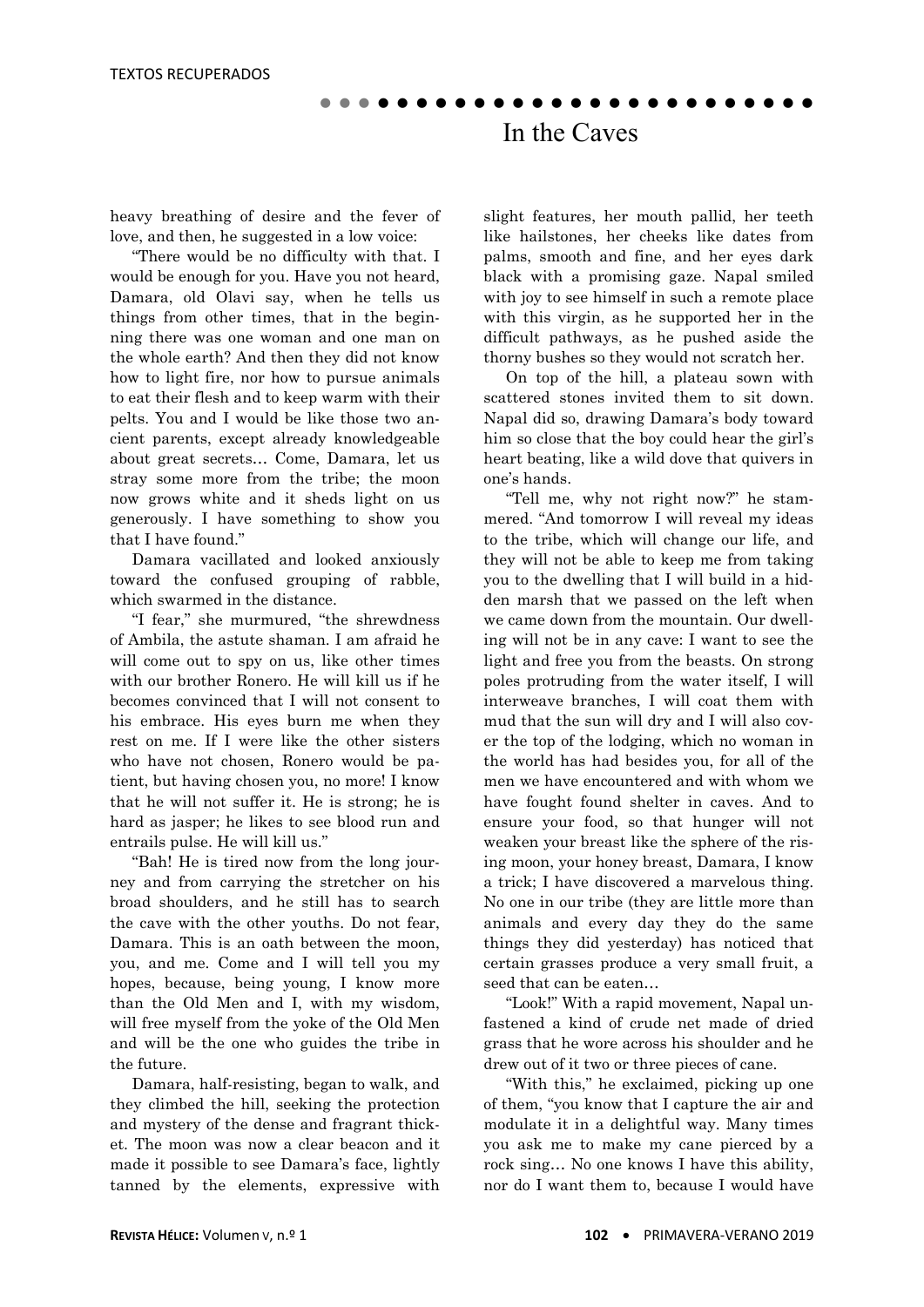to make music for them all the time. Bah! Music, for you alone… They will soon have enough to thank me for. I will be the spirit for them, the one who creates life and lights it with a torch."

 He pulled out the stopper made of grass, which sealed another hollow cane, and in the palm of his hand, he caught the stream of grain that sounded like sand as it fell.

 "Do you see, my Damara? This is the mystery that will make them suppose that I have dealings with the spirits, with the awful powers that slice the firmament with lightning and make the thunder roar in the mountains."

 "Napal, and what if they kill you, like they killed the one who taught them how to get flames from tree trunks?"

The boy smiled confidently.

 "With these grains," he insisted, "one can live without wandering eternally in search of prey. I, by force of observation, have found out how these grains reproduce (because everything reproduces, and if man is born from man, grain is born from its seed, which falls on the earth) and I have noticed that if the earth is dry and hard, grain does not sprout, and in loosened soil, it grows quickly. At the edge of the marsh where we will live, there is very fertile soil, thick like the fat of bear cubs, and wet. We will sow, we will gather…"

 "But you cannot eat this," she objected, for she had just ground the seed between her small, white teeth, and she spat it out.

 "You will like it, Damara, when I grind it for you with rocks, and adding clean water and making a dough, I cook it for you among other burning red-hot rocks… Could you swallow the raw meat of a bear cub or a mammoth?"

 "Grandpa Olavi remembers a time when it was done that way and says that the Hunters were stronger then and the praise of the women sweeter…"

 "Let the decrepit Old Men long for the past, because it was the time of their youth! Let raw, bloody food do good to whomever eats it! Happy is the sizzle of meat in the flame and delicious the fat that the fire has scorched. Olavi and the disheveled grandmother Seseña lead us, but it would be better if they would lie down to die, because that is not all they say. They also say something that…"

 The girl shuddered at the vague hint. She understood perfectly what he meant. Recalling other ancestral rites, the grandparents held the idea that, when prey from another species was found, the men of bygone years, vigorous and resistant, hunted man… the most delicious vermin, delicate and tender flesh, in which each piece has a distinct flavor… And it was not just for gluttony that the rite, the sacred magical rite, was practiced: at the dawn of religious feeling, of the trembling of a nascent faith, the shamans requested it, demanded it, refusing to protect the tribe if the intense odor of human blood did not ascend to the clouds from the stone altar.

 "Napal, do not allow them to tear me to pieces even if Olavi orders it!" stammered Damara, terrified, drawing closer to her beloved. "I do not want them to profane my body nor to devour it! No, I do not want to dwell anymore with our fathers and brothers, since you and I are different from them and we have knowledge that they do not possess. Look, I know how to array my hair and I know how to gather and arrange flowers and shells to make myself necklaces and adornments. I know that after bathing in the rivers our skin becomes clean and soft, like new leaves after spring rain, and I know that a woman is better off covering her waist, and not naked like female animals, who go that way because their feathers or fleece serve them as a covering. I have made myself skirts out of bark and tall grasses. I will weave nets to cover my back and protect the shape of my body. Isn't it true, Napal, that a woman should not walk around completely naked? Well, grandma Seseña, who uses no other veil than her own graying and tangled hair falling around her shoulders, insists that it is bad and shameful to cover yourself and that respected and traditional customs require that we go about as did our ancestors, those who now sleep with their knees next to their faces in the sacred tombs. And the flesh of grand-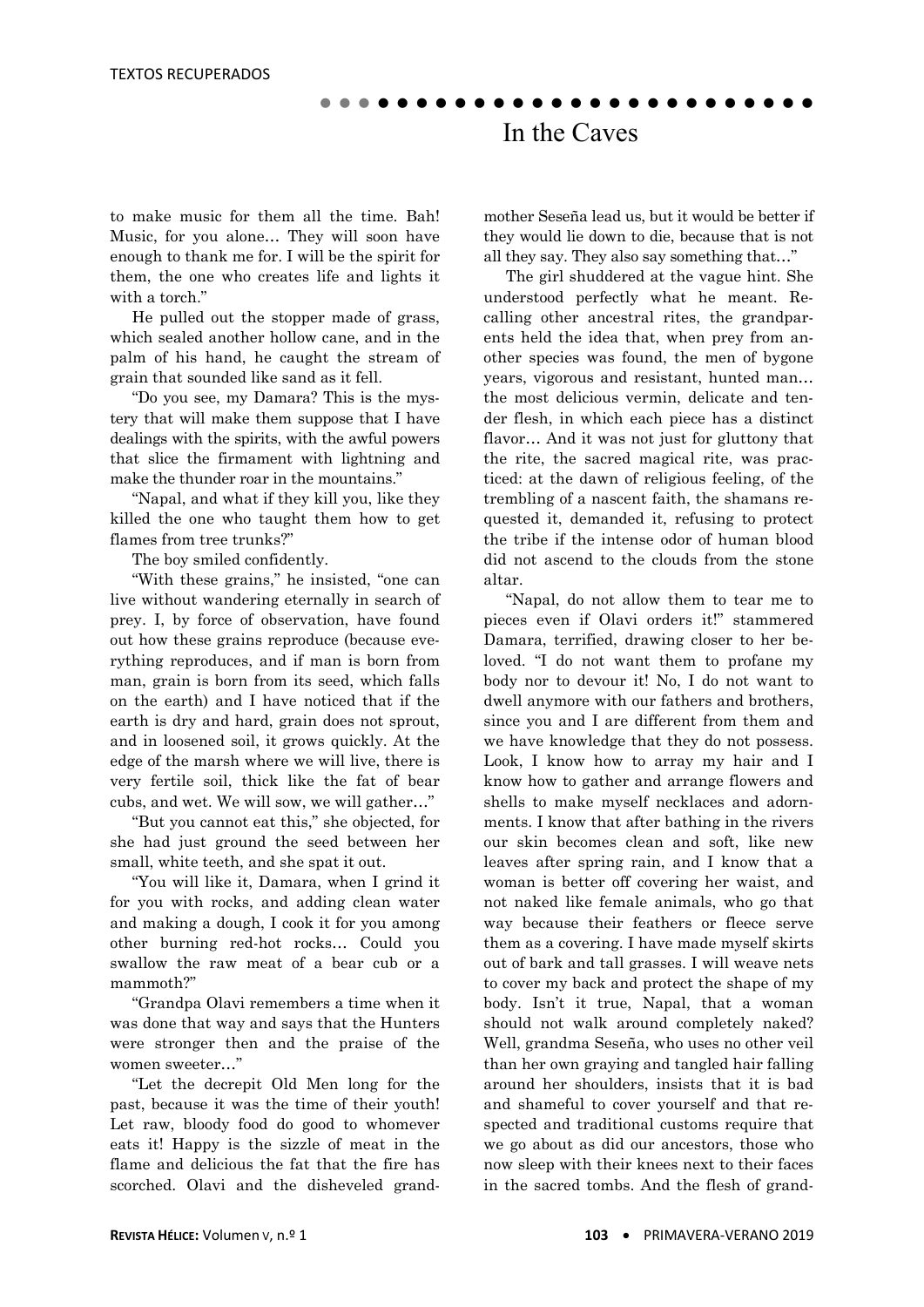ma Seseña turns blue in the winter, but sometimes she does not even want to cast a bear pelt upon her back. And she has grown hideous, with her flaccid shapes that hang way down, but she insists that it is not decent for a woman with her adornments and clothing to inflame the whims of a man.

 Smiling, Napal inclined his head, jokingly insinuating that grandma Seseña might be right and that clothing might incite passion. He was disgusted by the dusty and dirty nakedness of the females of his tribe and—after seeing Damara covered by her long apron and her dried leaves, half interwoven, half attractively unfurled down her back to her waist he could not fathom the possibility of approaching the other females, even when (because they were communal property) no one guarded them. Damara's chokers, made of small pink shells, were part of her beauty, and her hair, as it evenly surrounded her slight face, lent her mystery, as black plumage lends it to the cawing crow.

 "Oh Damara," he murmured caressingly, "you are the only one! The night protects; give me your hand, come. Now they do not think about us; they only long to sleep, and taking stock of the cave keeps them busy. Damara! It is time for love!"

 "No, not today; Napal… When fate decides… when they venerate you as a genius…"

 Napal played with her necklaces and, desirous, he moved the grass fringe aside.

 "Do not reject me… There is nothing but you and I, Damara…"

 A listlessness paralyzed her. Her laugh was confused, interrupted by the desire in her breast.

 "At least do not let them find out, Napal! Ronero would drag me by one arm; he would knock me down; he would beat me. No, you alone."

 "You alone, Damara," he sighed, clutching her desperately, devouring her face, lying down to better surround her slender form and make her descend toward him, as one conquered.

Still resisting, Damara murmured, point-

ing toward the sky, toward the big, refulgent plate of the moon:

 "Oh Napal! *She* sees us! *She* must be very chaste, very white, Napal! It looks like a colorless face is watching us, cursing us, and I am trembling, as always when I see her rise."

 The young man, enraptured, laughed. What reproof could come from that candid face, indifferent to what it illuminated? Delighted, quivering, he pulled Damara toward the thickness of the bushes, looking for a suitable place. And because the girl still wanted to break free, afraid of the unknown, he held her more tightly:

 "Now she cannot see us…," he declared, sinking with Damara into the shadow.

II

 Meanwhile the tribe, instead of settling down in the cave to sleep the leaden sleep of those exhausted by fatigue, still waited while Ronero and ten or twelve other brutes, before anything else, carefully took stock of the depths of their eventual refuge.

 Striking a piece of flint against another and setting fire to some dry grass, they had been able to light their crude, resin torches, and with their light they moved forward, detecting from the cave's very entrance something indefinable, an odor, fierce and musky at the same time, that betrayed the presence of the wild beast.

 In the first circular chamber with a low roof, they noticed nothing suspicious. Ronero, nevertheless, had armed himself with a heavy club, the end of which had been hardened in the fire, and with a sharp quartz knife. His companions simply held enormous rough stones aptly shaped to turn into fearsome, blunt weapons. The Old Men preferred and endorsed this natural armament, claiming that ever since arms in diverse shapes were formed and almost polished, bravery ferocity—had diminished. Despite their objections, they noticed that Ronero, the hairy one, the bold one, used the new arms. They shook their heads and repeated: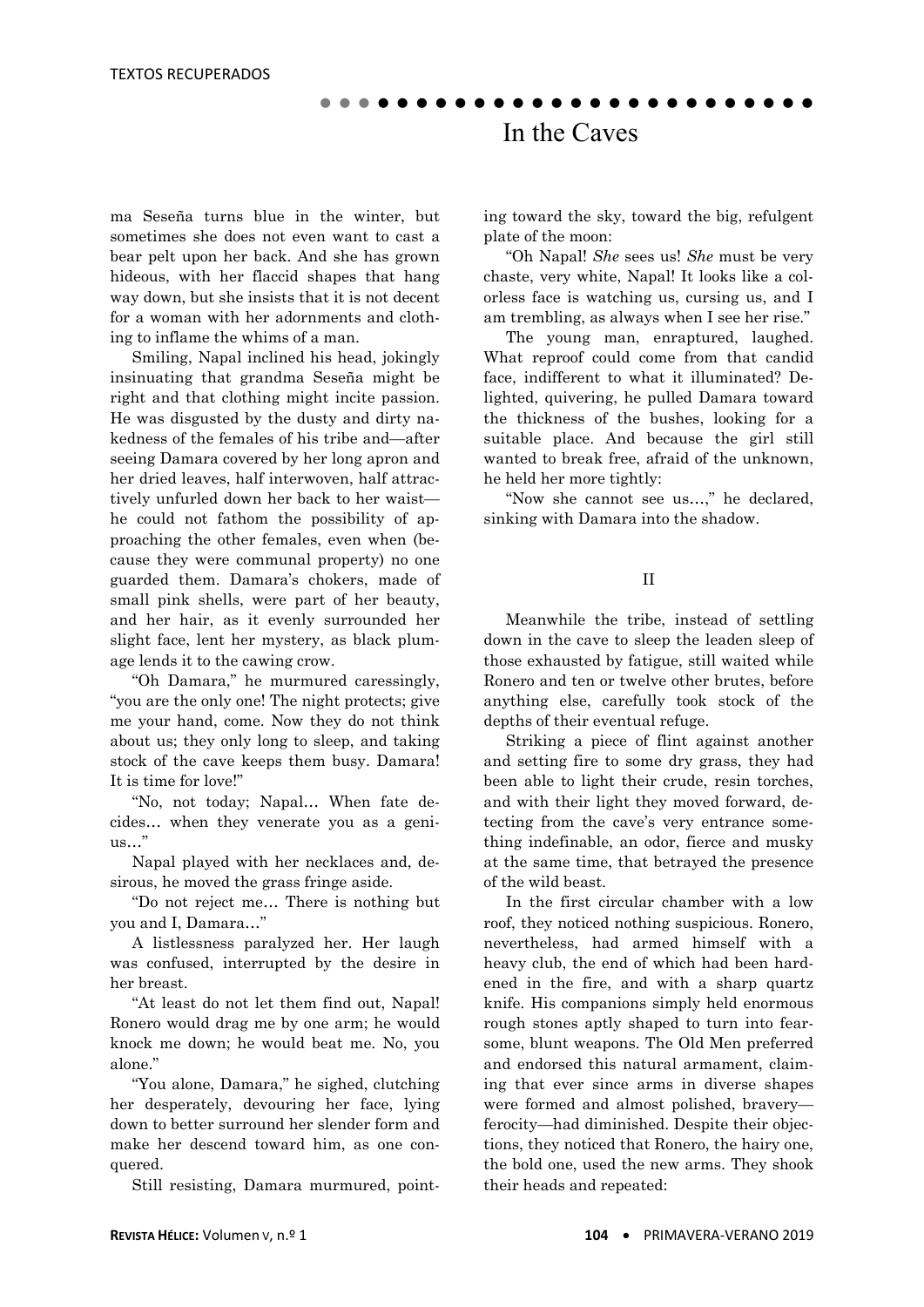"When we were young, what did we do? The natural stone, which is never lacking, was our defense. We brought down our enemy by throwing stones, we gouged his head, collapsed his ribs, and, his belly torn open, we watched his steaming bowels flow out of him. These new arms, these axes, these spears, open wounds that can barely be seen. To use them, it is not necessary to be strong like Ronero. Napal himself, he who never fights, could now accomplish feats. The day will come when the cowards will overcome. A heavy rock can only be thrown by a sinewy arm!"

 This very thing was murmured among those of the tribe, waiting at the mouth of the cave. The women, exhausted, had dropped to the ground; some suckled, their hunger dulled by the fatigue of road. Grandma Seseña, with her gaze of mistrust and gloomy anxiety, inspected the groups. She was not as faint as the other women. In consideration of her age and the authority that she maintained in the tribe (for she came from the time in which the matriarchy, which was now falling into disuse, had ruled), they had they carried her—lightening their burden with stretchers made of branches—and also granted her the treasured bits of loin from the young rabbits they stunned with pellets. She noticed, and not without growing alarmed, the absence of Damara, her granddaughter, who scandalized her with her conduct. In addition to that young girl dressing and adorning herself in a reproachable fashion, now, having arrived at the age at which it is the rule to suffer the yoke, to increase the tribe by breeding, a capricious resistance, like that of a young goat who wants to jump wherever she wishes, kept her free, virginal, and cheerful. The grandmother sensed the scandalous fact: Damara was setting a bad example by choosing, by becoming enraptured with one alone, against the customary law of the tribe.

 "What times are coming!" grumbled the centenarian, foreseeing catastrophes. "The daughter of my daughter, my own granddaughter! But Seseña, who knows the will of the spirits, is still alive. They have not yet buried her with her knees against her belly!"

 All around the old woman, everyone noted the delay of Ronero and his brothers, confined in the depths of the cavern. Many approached the mouth, looked, as if their eyes could pass through the darkness, and returned, insisting that they heard strange noises, suffocated laments, the sound of fighting. But really nothing could be heard because the cave was vast and it seemed to sink into the bowels of the earth. After the first almost-circular chamber, a narrow passage with a rapid slope obligated one to walk without lifting his head; a man who was not very tall could barely stand up. From that narrowness, one exited into a much wider gallery, with an elevated vault, and a kind of precipice led to an immense chamber. From the ceiling hung rigid, sharp stalactites and in the corners stalagmites stood on end, imitating the forms of hooded larvae and strange, motionless vegetation.

 Ronero pressed on, but his brothers, no less brave in the light of the sun, began to feel their legs weaken. They were familiar with caves, only they were not so deep, so impressive in appearance. Without a doubt, the spirit gods were there, that was their hidden temple, and it was sacrilege to disturb their repose.

 "Do not keep going, Ronero… Let's leave… This place is terrible…"

 Scornful, the brute continued forward, brandishing his heavy club. "Do you not notice," he said, "the particular smell of the bear? He lies in ambush, as always, in the final corner of the cavern. Soon you will hear his panting… The mothers of the tribe will rejoice when they roast his flesh."

 An icy sweat running down their temples, trembling, the men continued to light the way with their torches.

 "Hurry!" urged Ronero, "before we are left in the dark!"

 A new gallery, also full of stalactites, twisted to the right. The end of it was a kind of enormous niche, which although it was the capricious work of nature, looked like it was opened by human hands. The floor, slippery from humidity, slanted, aided the rapid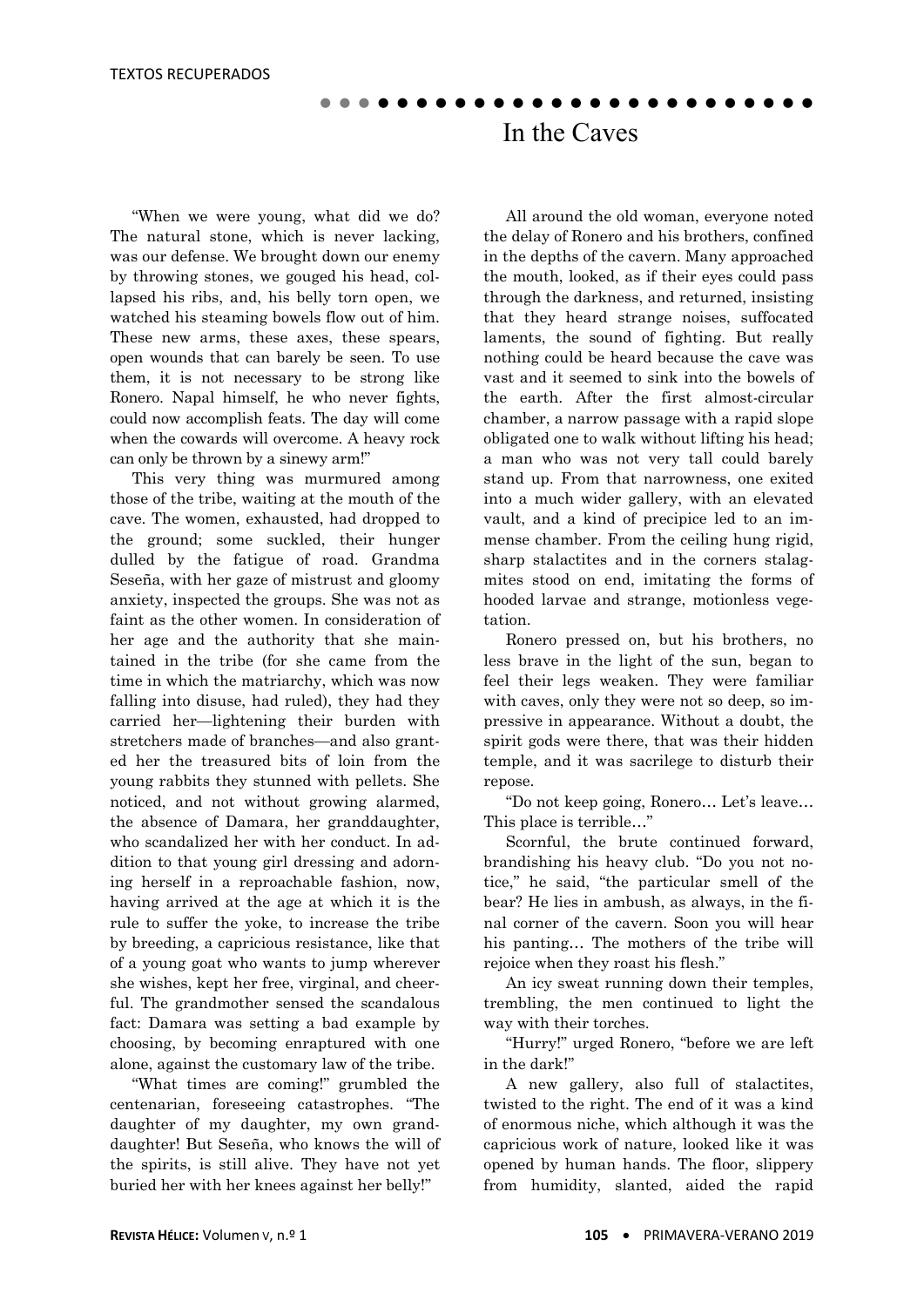march of the Hunters. At its back, the niche revealed a hole, a den… and from it appeared, enormous, swaying, growling in a terrifying way, the great prehistoric bear, the kind that belonged to the caves. It was a recluse, an old one, ferociously enraged at the impudent men who were invading its den. It advanced like a boulder detached from a mountain peak, but the men, standing now before the clear and defined danger, had recovered their courage and one of them, Jari the Swift, without waiting for anything, forged ahead, raising his arm to hurl his bulky rock. The beast took it right on its snout, and the blow was so terrible that it staggered, roaring hideously. Recovering, it rushed and fell with all its weight on the man. Its huge limbs closed around the trunk of the human; the cracking of ribs was heard, and the claws, scoring the back, made five tracks of blood run. Ronero, taking advantage of the moment, bashed the skull of the beast with his mallet, and as the animal retreated, momentarily stunned, releasing its prey, in one leap in turn, Ronero got between the formidable claws, and before the bear could close them; the Hunter jabbed the quartz knife into the region of the heart. In its agony, the beast wanted to squeeze and suffocate its enemy, but it did not have time. Ronero leaned with furious strength on the misshapen and sharp knife and thrust it deeper, swiftly making the wound fatal. Bear and Hunter collapsed together, and at the same time, Ronero cruelly twisted his weapon in the wound. Pulling it out afterwards, and half standing up on the ground covered with the hot and red fluid, he plunged it again into the bowels of the bear, ripping it with a firm grip up and down, paying no attention to the convulsions and the final hoarse gasp that announced the death of the monster.

 Two of them carried the wounded—or rather the dying—Jari, and Ronero and the other brothers dragged, panting, the huge body of the bear through the slopes and turns of the cave. The torches had burned out, except for one, which allowed them to see the way. Before reaching the circular chamber, this last went out as well, and so feeling their way, they exited the narrow passageway.

 When they reached the edge of the swamp, dragging the beast and carrying the dead man, the tribe raised a clamor. The women pulled out their hair, scratched their faces, and Seseña, unfolding her tall stature, lifting herself, terrifying in her naked skin like esparto grass and tinder weeds, began to intone a sort of funereal hymn to the bravery of Jari, to his skill in the hunt, to all of his service rendered to the tribe. Afterwards, the women brought water from the swamp in rough clay bowls, and Seseña washed his wounds, pronouncing in a low voice phrases that were incantations. Grandfather Olavi, who exhausted from fatigue—had stretched to sleep, awoke to the echo of the lamentations. Now many voices were calling him by name. Ambila, the shaman of the tribe, shouted even more loudly:

 "Olavi, father, come! Your son Jari has left for the valley where there is always fresh water and the thick meat of goats and chamois." In reply, the old man rose. A river of silver seemed to fall from his face. It was his beard, so white and so long that it was able to cover, modestly, his wrinkled belly, his mummified contours. He lifted his hands, and with an enfeebled trembling of his head, he bemoaned,

 "Jari! Oh, Jari! Who was the cause of your death, beloved son?"

 By now they had dragged out the corpulent bear and the flint knives were beginning to do their work. They would skin it and quarter it afterwards. The women, except for one, interrupted their laments and began to help with the task. They would eat! Jari's mother, meanwhile, continued rolling in the dirt, tearing her hair, digging her skin with her nails. Maternity was the only clear kinship that existed in the promiscuity of the tribe. And the mothers demonstrated a violent love toward their young, never complaining about having to carry them on their shoulders nor about taking food from their own mouth to give it to them. The men, once they reached the age of strength, attended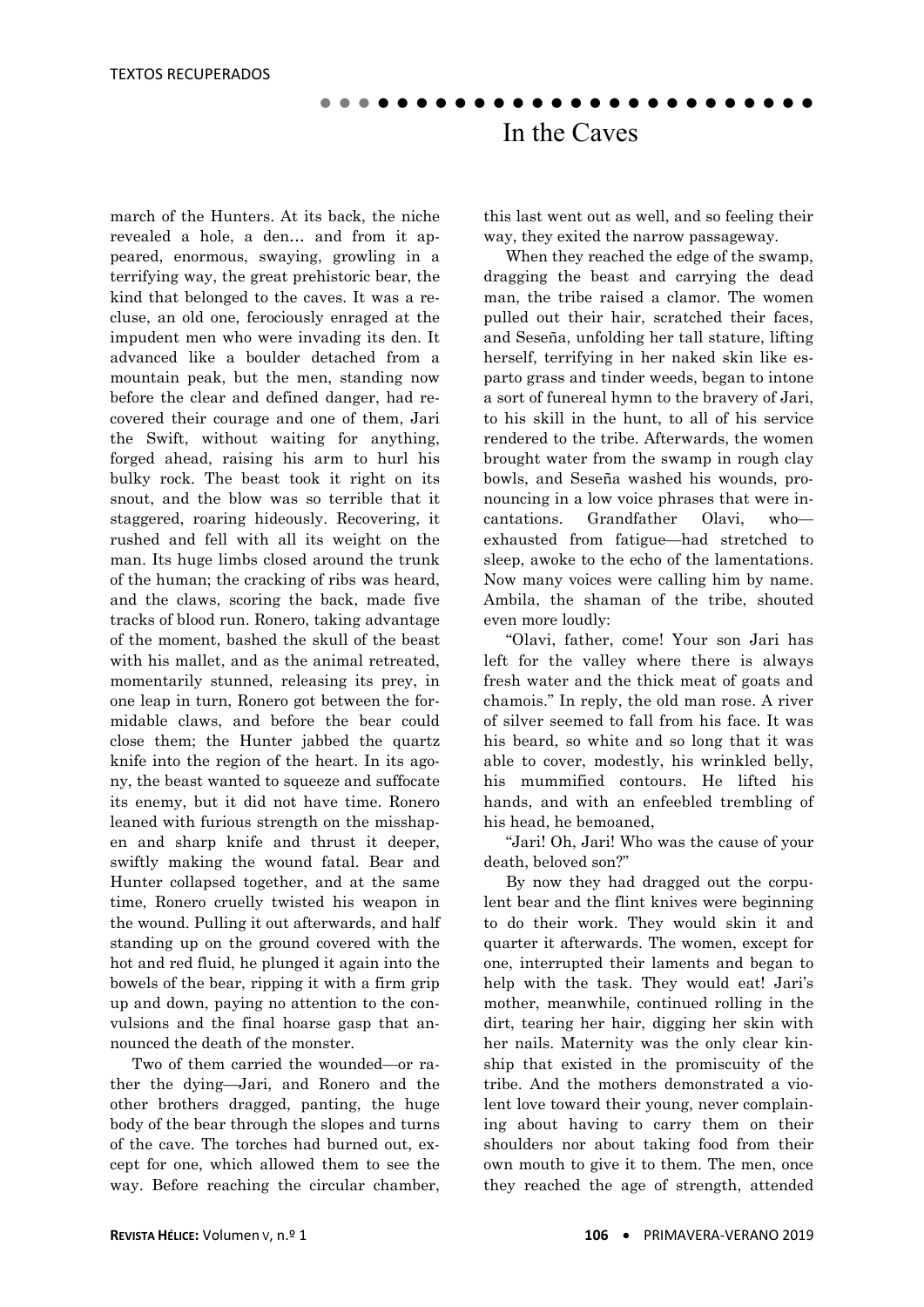their mothers, from out of whose wombs they had come. The sorrowful mother sobbed,

 "Jari! Jari! Who will be my support on our journeys? Who will give me a piece of meat, the good fatty part? Jari, my son, all that was good to me, the swiftest of the tribe!"

 Her voice rose isolated, interrupted by spasms of grief. In the clarity of the moonlight, the tribe labored around the prey. They had moved the dead man near a mound in the terrain, placing him already in the embryonic position that he had had in the maternal womb, during his gestation, because thus he would be buried, and it was necessary to bend his knees before stiffness overcame him. The axes and flint knives were busy; the animal, skinned, was being divided into pieces with a speed born of habit. The sight and smell of fresh meat roused the hungry, and many supporters of the old ways demanded their piece and drew apart to devour it without any other preparation. However, the young women gathered branches of firewood in the closest thickets and built the bonfire to roast the ribs and thighs of the bear, the best portions. And the men, seduced by gluttony, let out jubilant shouts when they saw the rancid grease of the old recluse drip over the flame.

 Grandfather Olavi drew near with silent steps, with his flowing beard, which the nighttime air oscillated gently. A child-like craving could be read in his eyes, ambushed behind his overpopulated eyebrows. His gnarled hands reached out, as if supplicating.

 "Would you eat what has been roasted, Grandpa Olavi?" asked Belenda, a twentyyear-old girl, friend and rival of Damara, offering a piece of meat to the old man.

 "Just once…" he stammered, struggling between maintaining his traditional opinions in opposition to seasoned food and his appetite and gluttony awakened earlier by the comforting smell of that roast.

 Laughing, the girl cut a more abundant portion with the quartz hatchet and turned it over to the old man, who initially assumed he should manifest a certain repugnance. Once he ingested the first mouthful, he was preparing to devour the second with delight, when Seseña, angry, terrible, approached the group and pulled the roast dripping with fat from Olavi's hands.

 "Not us!" she shouted irascibly. "Not us! We, like our fathers, they who, without even waiting for the beast to be quartered, pulled off the red shreds still pulsating, before the spirit of the beast could leave, which when devoured infuses us with its valor…"

 Intimidated and consternated, Olavi retreated, unable to use his toothless gums on the raw meat, which, having tried the other, caused him nausea. Seseña moved away as well, tacitly reproaching the profanation of the bonfire. The tribe divided: some were grouped around the fire, passing around the half-charred pieces of meat amidst grunts of satisfaction. Others, under the moonlight, filled themselves with raw fare, tough shreds and scraps, because the bear was very old and his fur had begun to turn gray.

 Ronero was not eating. A profound worry was bothering him. He approached Belenda familiarly.

"Where is Damara? Do you know?"

 "No. Who knows? Eat from our roast, Ronero. Recover your strength, since you have killed a bear."

The brute insisted.

 "Damara arrived here with us. Did you not see where she headed?"

 "I tell you I don't know. Why do you care about Damara? Am I not as young and as healthy as she?"

 Ronero shrugged his shoulders. Belenda was attractive and she imitated well the style set by Damara; like her, she wore aprons made of flexible bark and spread fringes of grasses interwoven with wild flowers across her breast and bracelets around her knee. But Belenda had suffered the male yoke several times and Damara resisted accepting it. And Ronero only thought about Damara, about her intact body, about her skin always purified by ablutions, about her large eyes, whose gaze was a lighted torch. At night, Ronero mumbled the name of the virgin. Pensive, he looked around the groups that gorged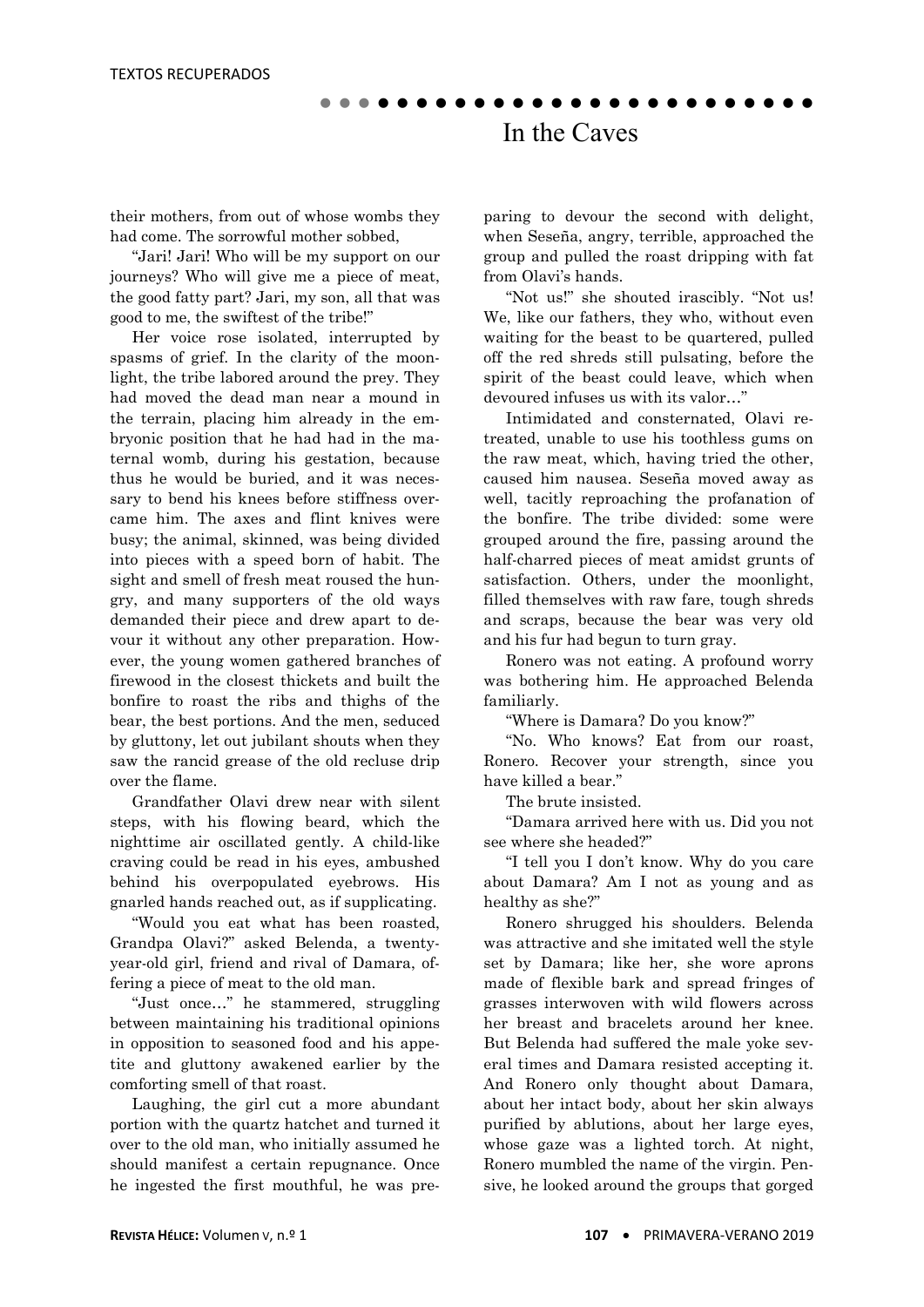themselves, unconcerned with anything that was not the pleasure of eating after long days of scarcity in which they had survived by chewing on leaves and wild berries.

 Instinctively, in looking for Damara, he was looking for someone else, someone other than her. Napal was not there either! Ronero furrowed his brow. A now long-held suspicion awoke in his spirit, like a lethargic snake stretches out in the heat of a flame. For the virgin to refuse the male yoke was audacity, was to contravene the ancestral tradition, but avoiding the rest of the tribe while she reserved herself for one could now qualify as a crime. And, above all, deep down, Ronero understood that the veneration of the tribal customs and laws did not matter to him, but something else did: a ferocious feeling that was gnawing at his soul, a suffering that no one there knew, precisely because no woman belonged to anyone in particular. Ronero did not know how to name this new, intolerable torture. He clenched his teeth, and tracking as if he were searching for the scent of Damara in the air, he was going to move a good distance away when he saw afar off a graceful figure slowly approaching, and he recognized in it Damara herself. He remained unable to move, waiting for what he was not sure, perhaps a great joy, perhaps a great disillusionment…

 The dawn was almost already whitening the mountain peaks when the tribe, glutted, drunken by the meat, took refuge to sleep in the now liberated cave. Gathered, they began falling to the ground, and they could be heard snoring, breathing heavily. Damara refused to enter. She remained beside the dead man, Jari, around whom some boys left hatchets, utensils, and pieces of meat, which would accompany him in the tomb made of stones that they would leave raised for him, well covered to protect his remains from the carnivores.

#### III

 The tribe resolved to remain in that cave, making it their halting-place until they had recovered enough strength for another journey. Not knowing where to go weighed heavily in that resolution. An immense desolation seized them with the idea of continuing to wander, as they had journeyed for such a long time, surrounded by mysterious dangers, freezing from the cold and burning from the heat; unsure about whether sustenance would or would not appear, about the famine that decimated them. And at night, speaking about what could happen through the mediation of spirits, the shaman, astute Ambila, announced a marvel to them, the sweetest rest, in which their children would continue to inhabit the place which their parents had always inhabited, the possession of a space, fertile in game, which would belong to the tribe and about which no one would dare to dispute with them.

 And this daydream, this aspiration natural in the wanderers of this earth began to take shape, in spite of the opposition of the Old Ones, the faction of Grandparents Seseña and Olavi, who recommended the ever-wandering life left up to fortune, to the chance of dangerous hunts, in which courage is tempered and the pride of triumph makes food appetizing. Even if it were demonstrated that living in tranquility were possible, that would be, in the judgment of the grandparents, a humiliating existence. Life in a stopping-place could be acceptable, a temporary stopping-place. But a sedentary life would mean decline. Did our ancestors not wander? Are their bones not scattered across such great distances?

 The other faction, the young one, was influenced by Napal. A legend began to form around the boy. It was said he was a shaman, as much as or more than Ambila. Did he not accomplish incredible things? One afternoon, a little after the arrival at the stopping-place, he was seen descending from the mountain, where he had spent long hours, followed by two or three goats with tawny fur fastened with twisted fibers of esparto grass. The tribe believed the fibers would be used to strangle and devour them, but Napal extended his hand and declared that the she-goats and the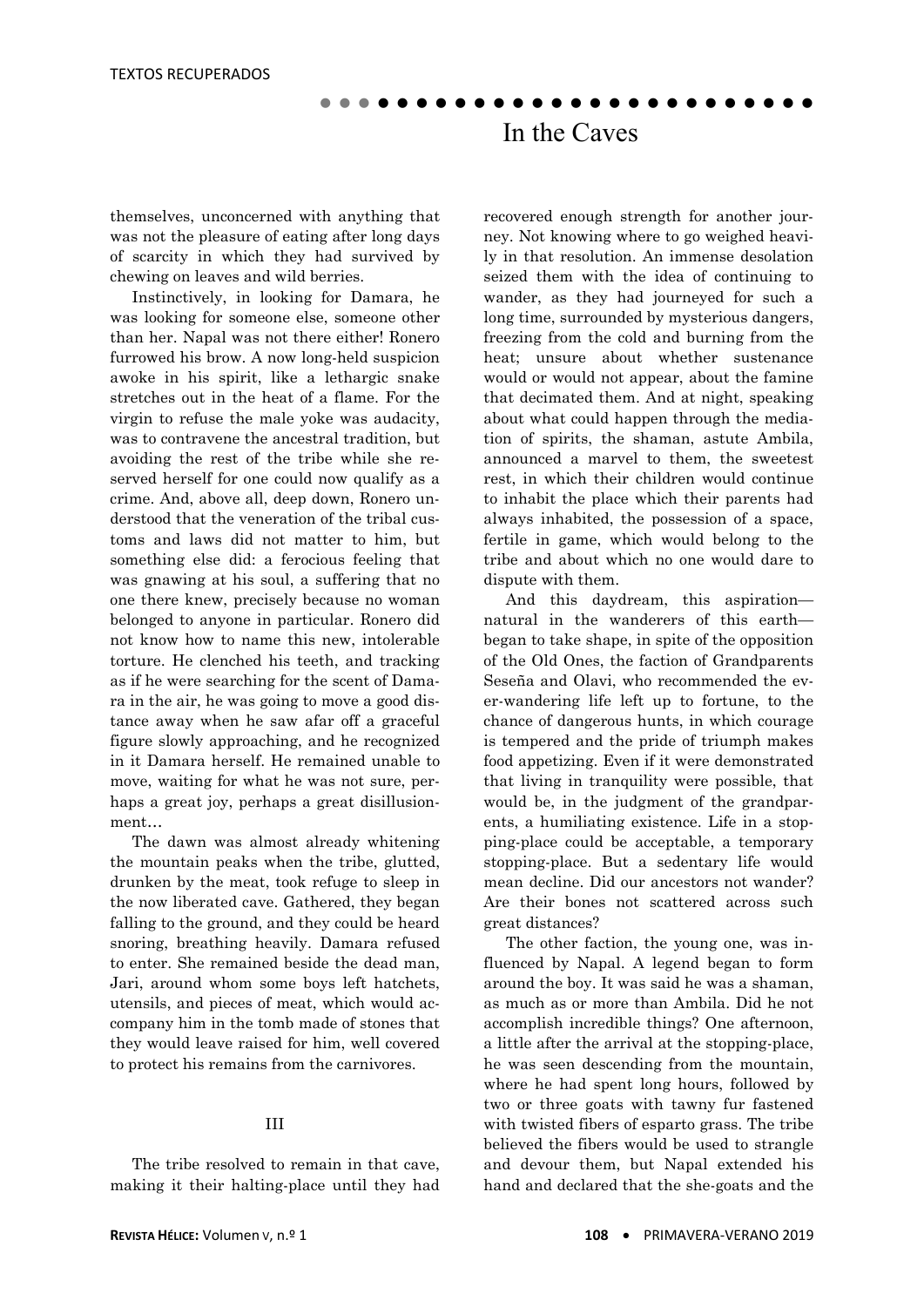buck would not die. One of the she-goats was pregnant; the other, followed by her bleating kid, had her udders filled with milk. The goats were tied to sharpened stakes that were fastened in the ground, and the fullest one was milked by Napal. As soon as the bowls were filled, the anxious men wanted to drink, but Napal pointed to the nursing mothers, from whose breasts their babies drank with irritated, greedy cries.

"You drink, our sisters…"

 At night, that first attempt at a flock was gathered into the cave, to guard it from the voracious savage beasts. On another day, Napal, on returning from the mountain, brought an animal tied up that defended itself desperately. It was a wolf cub. Napal, petting it, treated it to the remains of rabbits, giving them to it to chew on. Soon the wolf club was domesticated and he guarded the goats, howling furiously if he sniffed another wolf approaching.

 Nevertheless, their misery continued. The trapping of birds and little rabbits that already swarmed in incredible abundance in Iberia; the fish from the lake and the closest river, caught with a kind of spiked wooden stick; the herbs, chewed up voraciously, did nothing but tease the constant ravenous hunger, which was never satisfied. The goats' milk was a delicacy, a gift to the nursing mothers and the sick. And Grandfather Olavi and Grandmother Seseña, who had at first harshly censured the capture carried out by Napal, now came, flaunting their authority, showing off his beard and their coarse gray hair, asserting the privilege of their extreme old age to claim a bowlful of that nectar, which they drank greedily with their toothless mouths, winking their eyes at the *glug, glug* that it made as it slid down their throats.

 The menacing problem of subsistence continued. The boys and the women did not stop asking the Hunters anxiously:

 "When will you kill a tender bull or a heifer? Will rhinoceroses or elephants never bathe in the lake?"

They directed their questions principally

to Ronero, known for his courage, for the fury with which he attacked the large mammals, delivering plunder for many days. And without a doubt Ronero also desired to face one of those formidable enemies, since he went out at unusual hours, accompanied by the most resolute youths, those who had helped him kill the bear of the cavern. They walked far, traveling leagues away from the stoppingplace, returning with lesser prey, but checking desperately to see if larger game, which would be easy to notice, did not appear anywhere on the steppe and the hills. Napal, for his part, disappeared for entire days. And Damara—the first shepherd—took care of the she-goats and, tying them with esparto filaments, she went in search of the soft and succulent grass that springtime was causing to sprout, irrigated by the waters of the thaw.

 Soon Damara noticed that it was not necessary to tie the little goats, for they followed her docilely, nor the wolf cub, who not only followed her, but, having lost his wildness, licked her hands. Then the shepherdess went in search of a hidden meadow where she was to meet Napal. While the goat grazed and the wolf cub, his evolution toward a sheepdog begun, guarded them, the lovers, intimately entangled, conversed, their words flowing like a river of honey. In everything they said, they found a deeply significant meaning, an infinite interest, but Damara, with her woman's cautious instinct, warned of dangers, urged precautions.

 "Do not trust anyone, Napal," she repeated. "Look, they are false, for they lie. Ronero may be the least deceitful. It would be better if you and I fled, like I told you the first day. Do you not remember? This will end up being discovered and then they will make me suffer the common law, and I will prefer that they stone me to sharing with other men, with that hairy Ronero, who covets me, that which is yours alone through the law of love."

 "Do not worry, Damara, my shepherdess," the inventor responded with his show of affable confidence. "I told you: the tribe's debts to me will be so great that they will not be able to deny me anything. They have already begun to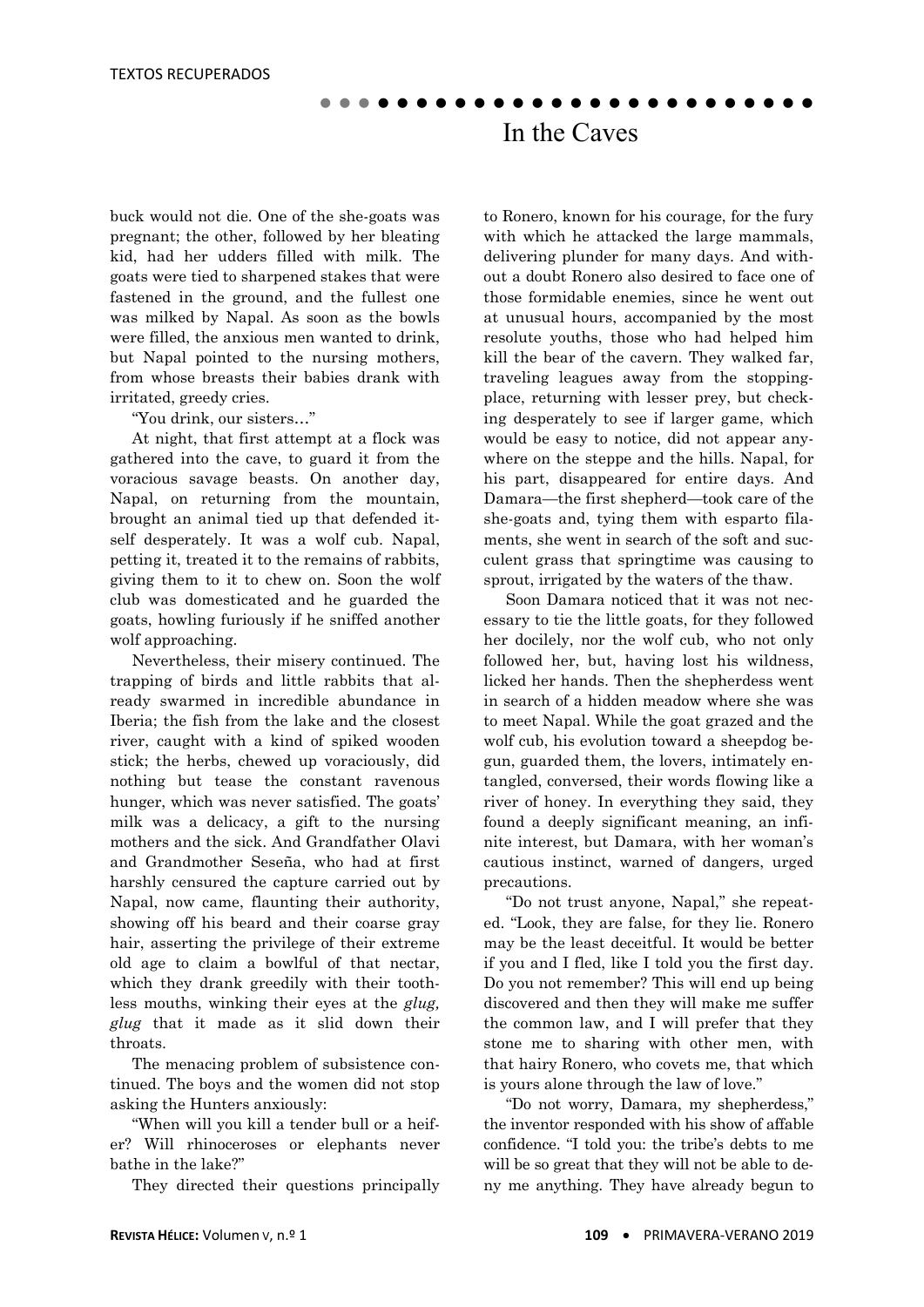accept me as a shaman. Soon they will see me as a god or a spirit, and there will be nothing they can refuse me. Instead of bringing them a dead beast for them to tear apart and eat in four days and that costs the lives of two or three men, I give them a means to stay securely in one place, without the least risk, in happiness. When your little flock grows and there are enough young so that they can reproduce, the tribe will eat of their meat and their milk, and their fiber will warm them when the snow freezes the top of the mountains. And in a few days, when I gather the grain that I have sown in the valley that they do not know and I teach the tribe to grind it and cook it among burning rocks… the ordeal of going without food will end, because what I do, those in the tribe who have arms and youth and strength can do in greater proportions. And the children will not die because their mothers have dried up, squalid from suckling without nourishing themselves. You see now, Damara, I will be the master of the tribe, for they will respect me more than the Old Ones themselves or than the shaman Ambila, who is inclined toward my ideas. I will ask of them a very simple recompense: that you live with me wherever I am … and it will not be in the gloomy cave with its floor carpeted with the debris from the hunt, the bones torn open to extract the marrow, not there. I also know how to make a dwelling. I will teach them how to do it. Each one will dwell with his beloved, with his children that are born from her and from him, so that they will be something his, blood of his blood. When I return from the field that I will work, you will wait for me by the side of the burning stones, where you will have cooked my sustenance and yours; you will offer me the gift of milk. Who knows if to celebrate the approaching birth of a child, we will roast a fat goat on a stick over the flame! And our bed, made of scented grasses and thick skins will be soft by then, awaiting us… and this our happiness will be the happiness of all. Everyone will have a flock, grain, a house, a woman who loves him alone, children from his loins… What do you say, Damara? It seems you are lost in thought…"

"Oh, Napal! I cannot trust them; I know

those of the tribe, the bloodstained Hunters, the stubborn Old Ones. I doubt they will understand the good you will do for them."

 "But look how they eagerly drink the sweet milk…"

 "Yes, but I fear that the more powerful you are, the more envy it will arouse. Ambila the Shaman envies everyone else's power. And I have the misfortune that Ronero covets me. And the girls who yearn to be courted by Ronero hate me. Belenda spies on me and I am sure that she has been following me. Hey!" she suddenly shouted, alarmed. "Do you not see how Guá has startled?" (That is what they called the guard wolf, because of his semi-canine yelp.) "Someone is coming. Go away, Napal. I promise you that someone is coming."

"It is probably some rodent."

"No, they are looking for us. Run."

 Napal disappeared, hidden behind the hedge, as nimble as the chamois that, fooling the Hunters, could bound about the rough places on the mountains. The restlessness of faithful Guá increased, and finally yelping furiously, he rushed at the person who was approaching. Damara had not been wrong: it was Belenda with two girls of her same age who, imitating the style set by Damara, wore wide skirts made of esparto and yellowish grass and ostentatiously shook the strings of punctured shells, which made up their necklaces.

 "Hello, Damara!" Belenda mocked. "Was Napal not here with you?"

 "No," responded Damara with a slight shiver. "I have not seen him."

"Then you were alone?"

 "Can you not see? With my goats and with Guá."

 "Your goats! Do not call them that. They belong to everyone, Damara, and the other girls can graze them as well as you."

 "Go ahead and graze them," the girl conceded. "You all already know that the milk they give is for the nursing mothers and for the weak Old Ones. I do not drink it."

 "All of that will be discussed. Grandfather Olavi and Seseña the Ancient Mother, do not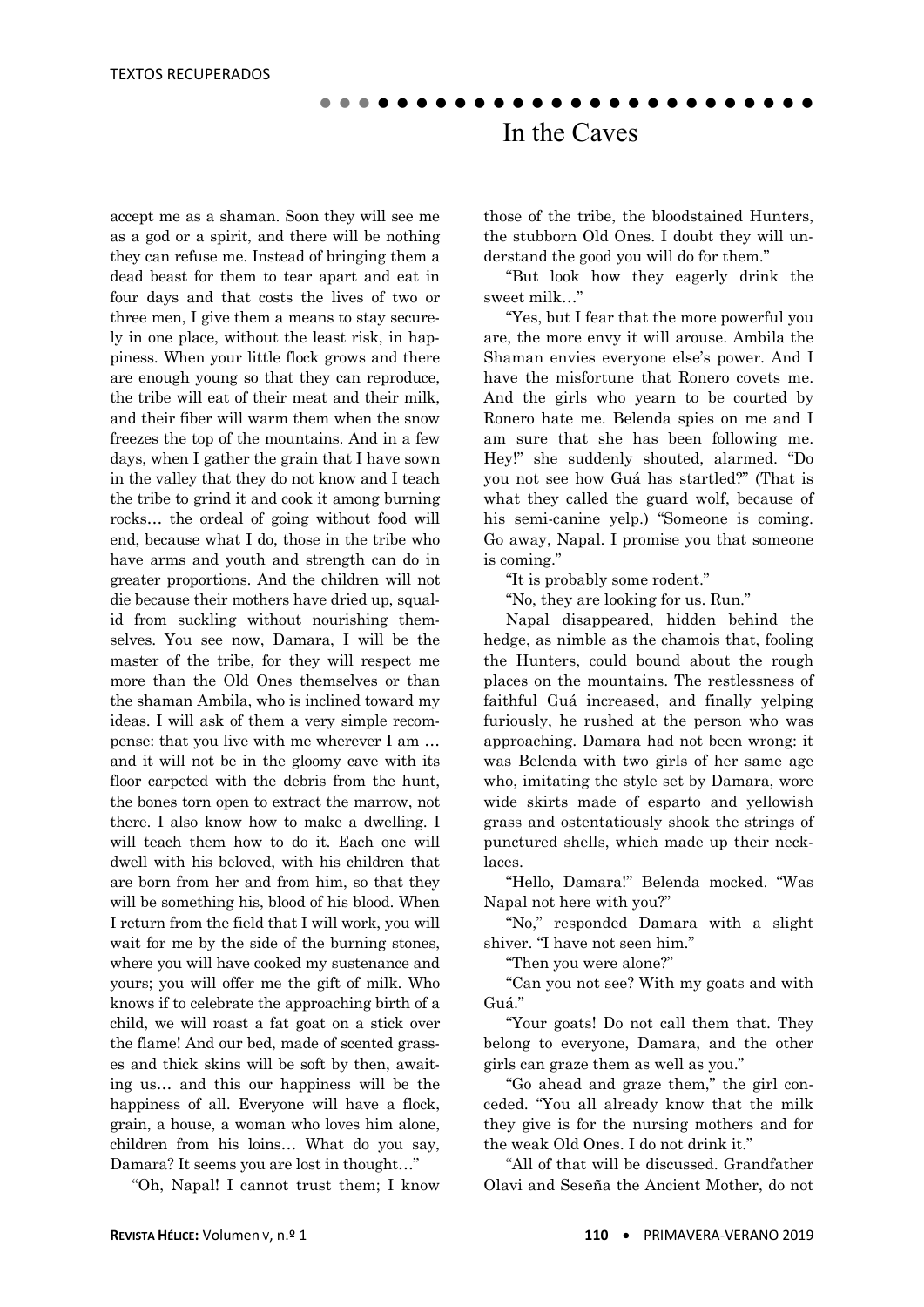approve of you declaring yourself independent on the pretext of the goats. A young woman should remain under the vigilance of the mothers and the grandmothers of the tribe, and you wander on rough paths with too much freedom."

 "The same way you wander," replied Damara, turning it into a joke.

 "We are the bearers of a message for Napal and that is why we seek him. You, without a doubt, know his whereabouts. It has been five days since he has been near the cave, and as the help of all the men is necessary for the great enterprise that the valiant Ronero is going to undertake, tomorrow from the moment the sun rises …"

 "I do not know where Napal can be found," declared Damara with the ring of truth, for in that moment she truly did not know, "but if I see him, I will tell him. Tell me of the enterprise that Ronero is going to undertake."

 "From the place where the sun rises, a herd of elephants is descending, which will surely head to the lake and the swamps that surround it to bathe and frolic. The great ditch into which at least some of them will fall must be prepared in the haste that this case requires. Ronero," Belenda added with childish vanity, "has promised to give me the point of the tusks to adorn my hair. Abundance will reign in the tribe."

 "For a few days," objected Damara, as if talking to herself. "Meat rots, and even drying it in the sun to cure it, there are always more mouths than meat."

 "Do you not value the feat that Ronero is going to carry out? Well, you should know that, as a prize for it, he will be able to freely choose from among the girls of the tribe who have not yet suffered the manly yoke, the one he prefers, to impose it on her. Thus the Old Ones have resolved it, and Ambila, who knows the will of the spirits, has declared that they cannot be favorable to us if we do not respect the ancient customs and the rites imposed by the power that speaks with the voice of thunder and looks upon us in the gleam of the lightning bolt."

Damara, underneath the smooth tan of

her silky skin, felt herself go pale. A shiver ran through her veins.

 "When did the Old Ones gather in council?" she asked, hiding the shock of her fear.

 "This morning. Ambila did not perform the magic invocation, because he will do it at night. And the men of the tribe have begun to work already, but they need more people. The ditch must be very deep, very deep, so that those who fall cannot climb out of it… The women are also going to have to help. Everyone, everyone must help with the task."

 And in the cheerful voice of the girl could be perceived her pleasure in taking part in the same work that Ronero was carrying out, in being able to be close to him, to help him, to carry water to him, to dry his sweat.

 "Now you know about it," she added imperiously, directing herself to the shepherdess. "Return to the tribe, and if you see Napal…"

"But, why should I see him?"

 "Who knows?" and an aggressive malice shone in the expression on Belenda's face. If you see him, tell him to stop being idle and to hurry to help his brothers!"

 And, as quickly as they had come, the girls turned back, joking and whispering to one another, as they ran, damaging the ground carpeted by the tiny petals of early flowers with the soles of their bare feet.

 "Did you see? She no longer wears shells around her neck. She is wearing the buds of the white hawthorn interwoven with grass."

 "And in her hair, two or three purple and yellow flowers. Irises."

 "Where can those flowers be found, Belenda?" one of the pretty girls asked.

"I believe it must be on the river bank."

"We will dress up that way."

 "Damara is always contriving something. How vain!"

 "And around her wrist, a bracelet, did you see it? She has strung the small empty eggs of a bird!"

 "And on her apron, she has artfully attached, probably with tree sap, the most beautiful plumes, also from birds! Did you not notice? She never stops improvising to appear more beautiful…"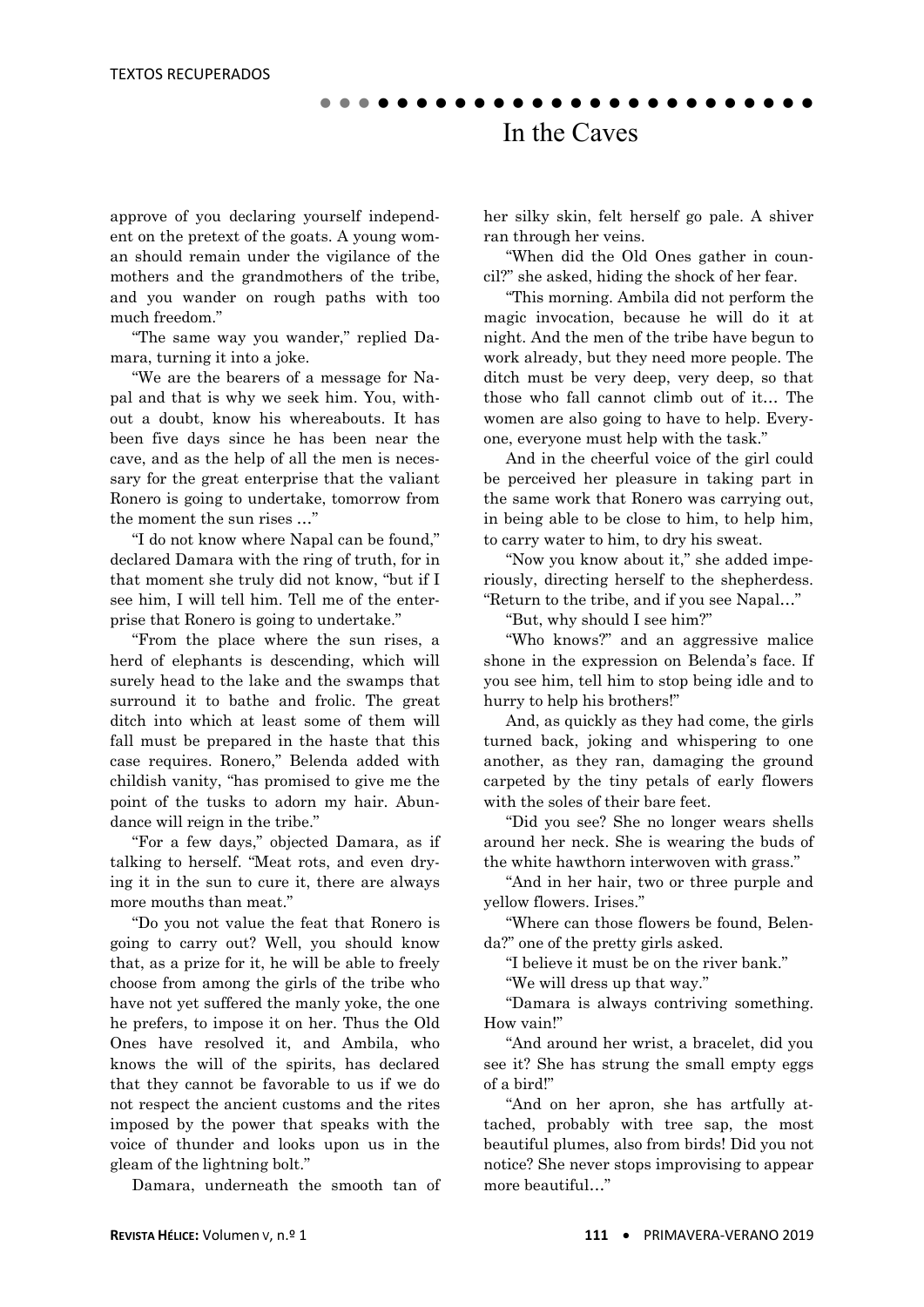Belenda, furrowing her brow, pondered.

 "Do you believe that Napal was not nearby?"

 The others laughed cheerfully. Then they pretended to be scandalized.

 "Damara must not be allowed to do what is not permitted to any woman: to choose, to reserve herself for the one she prefers…"

 When the girls moved away, Napal came out of the thicket.

 "Do you see? Did you hear? Do you see the danger that threatens us?"

 "Danger? What danger? I am going to help them open the ditch. That is fair, my dear one… When the others work, I want to work too. And you, go down as well, gather the flock, and if it is necessary do not deny your cooperation: carry water to them, help to move the dirt."

 "Napal! Napal! My heart is fearful. Let us take advantage of the moment, let us flee. Believe me: you have communication with the spirits that I do not have; you accomplish marvels; you know; you see, Napal… and yet, there is something in which I am wiser, because I know the evil of the men of the tribe, our brothers. No matter how much good you do for them, they will not stop hating you. The Old Men curse you, because you bring new customs and they cannot stand them. They insist that everything continue to be done as it was done yesterday. To change would kill them. Ambila the Shaman would betray you, because he has never accomplished anything useful for the tribe, and when you reveal so many good things, his incantations and conjurings will be laughable. And Ronero, who leads the Hunters, hates you… because he wants me. Napal, let us leave them. What does it matter to us if they suffer hunger? We should, first of all, save ourselves, you and I… and the child who is going to come!"

 Moved, Napal held her against his breast, calming her with his caresses.

 "I promise you that if they do not pay attention to me, if they do not accept my teachings, we will flee and we will conceive a caste of men and women who will live peacefully and prosperously in the place they choose for the burial of their fathers… but it would be cruel to abandon to hunger the mothers and those Old Ones who fight us, without their knowing why. It would be an evil deed, Damara. Do you not understand this? Let us help them now in their hunt. Ronero is stronger than I, but do not fear: I am more astute. Let us go down to the cave; the sun is setting.

#### IV

 When they arrived at the mouth of the cave—each feigning to arrive from a different direction—they heard the confused noise of the crowd and they saw that some young men were coming down the hillside, shaking lit torches. This was because they wanted to see the work completed by the shaman Ambila, the spell cast on the walls and ceiling of the cave, to attract the prey. This recourse and the ceremonies that accompanied it were only performed on the eve of great undertakings, in critical hours when sustenance was lacking. Since dawn, Ambila had devoted himself to the artistic spell.

 Mixing the red ochre and the pale clay over the bone of an elephant's tooth, and helping himself with his agile and skilled fingers, the shaman had drawn the first lines of an indecipherable meaning, conjurations without a doubt, then elegant figures of animals, bison, horses, deer, and boars, and even an elephant, which was the hoped-for prey. He enhanced the signs, which had the form of combs or of boats, with white chalk and with cinnabar. Ambila gathered everything that seemed useful to him to paint with, storing it all in mollusk valves, souvenirs of the brief time spent on the bank of a very blue sea, a delightful place from which other tribes expelled them. And now, as he drew the animals with exquisite fidelity, they were accompanied by less perfect figures, meant to be human, which looked like dolls with their hands raised to pray, in the first transport of belief, which was now appearing, wrapped up in magical evocations.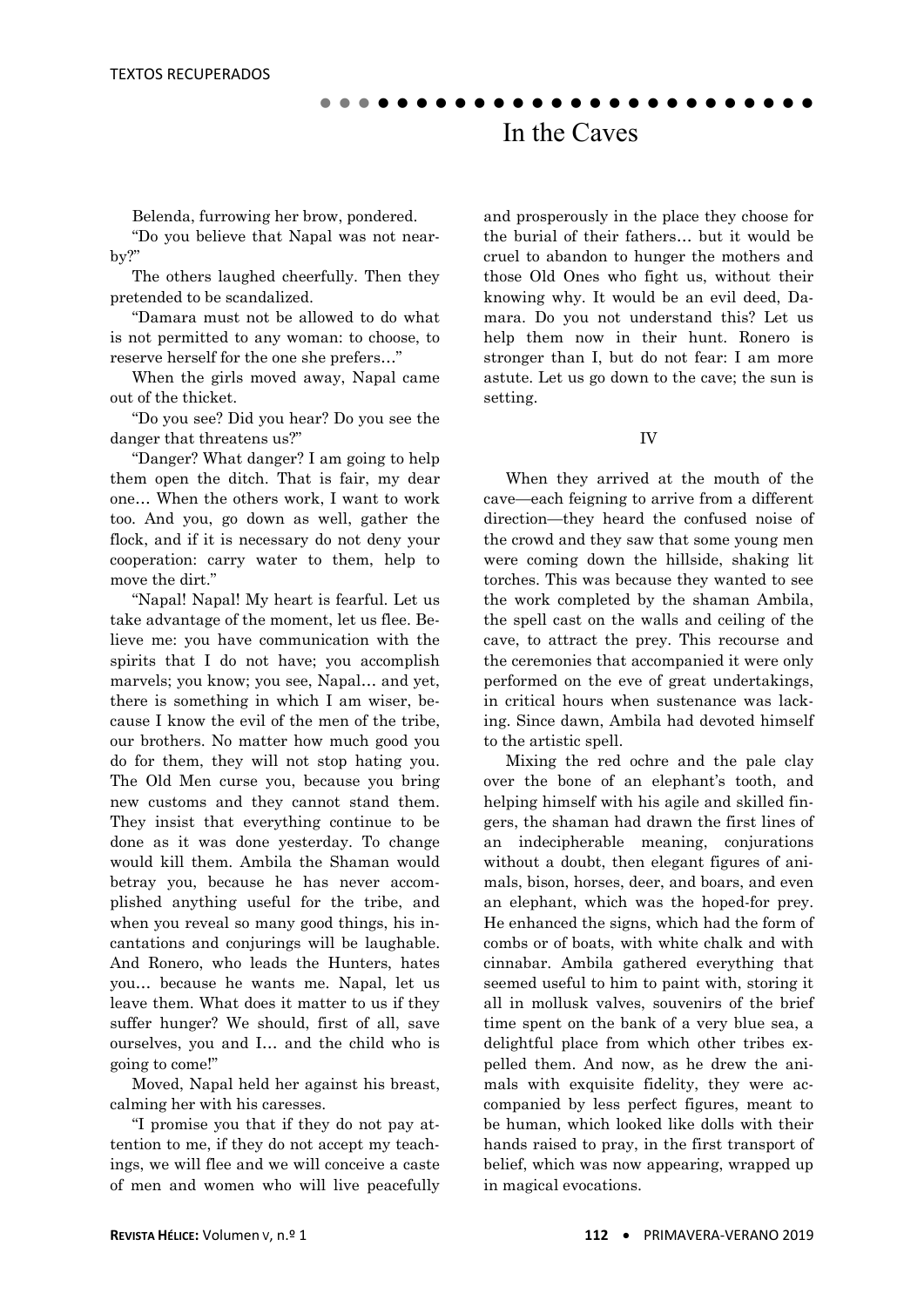The whole tribe had considered with a sense of respectful terror the pictographs of Ambila. The shaman's prestige had grown with the paintings, which the rest did not know how to execute.

 And now, lined up at the door of the cave, grasping the torches, they waited for the soothsayer to appear. The Hunters, with Ronero at the front, each flaunted his animal mask: one of a boar, another of a bull or a bison. Ronero wore the mask of a bear, his last victim. And the women readied themselves to accompany the religious dance with prolonged howling.

 Ambila appeared through the door of the cave. His body, entirely naked, was painted red with the same ochre of his paintings; on his head, he displayed the magical cap of braided straw, adorned by small, hanging snail and conch shells, and in his right hand, he brandished the staff made of deer antler, on which he had engraved animal figures, also with the object of attracting them by reproducing their outlines on that emblem of his shamanic power. When they saw the sorcerer, the Hunters shouted with harsh voices, repeating the shriek that they exhaled when they attacked, which could be transcribed in this way:

#### "*Aw-oo! Aw-oo!*"

**.** 

 Then they began their symbolic dance. Ambila directed it with his rod of command.2 It was a kind of representation of the struggle with the beasts. They attacked the beasts, mimed the blow of the club, that of the knife, the act of the beast throwing itself on the man, and the furious body-on-body struggle.

 Each masked Hunter attacked in the way of the animal he represented.

As he passed by Damara, Ronero exagger-

ated his violent gestures. He made the motion of grabbing as the bear grabs, with a quick, strong grasp, and he let out a characteristic howl. Other Hunters bellowed like bulls or imitated the charge of the boar.

 To increase the fervor of the sacred dance, Ambila pulled from a corner a clay pot that contained sap gathered from trees and he burned it on a rock. The strong smell of the resins went to their heads, not yet familiar with alcohol.

 Their own movements, the hope of the hunt approaching, abundant and succulent intoxicated them, with no need for anything more. As soon as the dance had ceased, still sweating, pulling off their beast masks, they ran to the ditch followed by the whole tribe.

 The ditch was still shallow and they spread out to deepen it. They dug with bones, with stones, with flint knives, with their hands, in their ignorance of the tools that can dig up the earth and the metals with which they are built. They hurled the dirt haphazardly and it hindered them later when they tried to climb out of the pit. Then, the voice of Napal rose up:

 "Bring stretchers, the stretcher on which we carry the Old Ones… Throw the dirt on them and then carry them where it will not bother you."

 The advice was good and it was adopted right away. Ronero, nevertheless, furrowed his brow and turned about quickly.

 "Ah! it is you, Napal!" he pronounced with a dark expression. "We believed that you had broken away from the tribe. You are never seen among us."

 "I come if I am needed," responded calmly Napal, "and listen, Ronero, for my advice is for the good of all. Dig a deeper hole to one side of this pit. In this way, you will catch two elephants instead of one. One will fall in the hole and will remain captive; you will throw him grass and shoots, and you will have him trapped, to kill him when it pleases you. The other, the one in the pit, you will have to kill him immediately."

 Ambila intervened sententiously. So many preparations should not be taken. The spirits

<sup>2</sup> In this passage, Pardo Bazán refers to the tool made of antler that the French archaeologist Louis Laurent Gabriel de Mortillet named the *batôn de commandement*. Mortillet believed these tools functioned as symbols of power or status. Archaeologists now doubt this interpretation and other theories about their use include arrow or spear straighteners, spear throwers, fertility symbols, clothing fasteners, calendars used by midwives, tools to smooth and shape leather cords, and spinning wheel handles.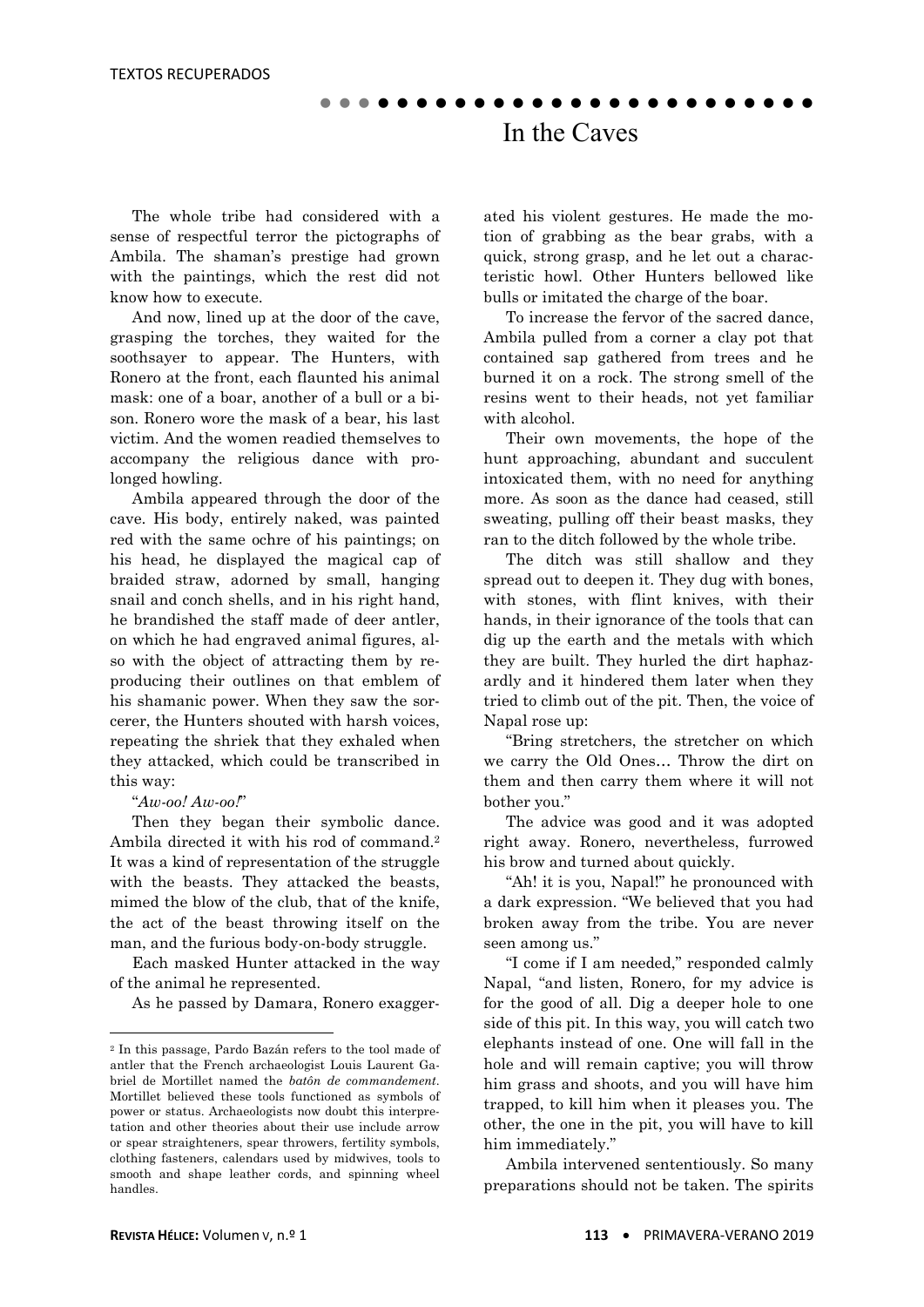could be offended by excessive precaution. Nevertheless, the women, those who suffered when food was lacking for the children, approved loudly and even the old woman Seseña, in a lightning bolt of discretion, explicitly joined in. Meat rotted so quickly in that season of the thaw!

 In spite of the rudimentary nature of their tools, the pit quickly grew deep, and at one end, separated by a wall of dirt, a vast hole was opened, the future prison of an elephant. And everything was covered skillfully, with that skill characteristic of the savage, with branches, reeds, and bushes.

 The herd, when crossing that point to drink from the river, would trip on the snare laid for them and fall in.

 To finish was urgent, because Ronero's subtle sense of smell already perceived in the distance the vague scents, the trace of tar and musk that an elephant leaves behind wherever it goes. It was even more penetrating in the species to which the herd belongs, the oldest species that has lived on the planet, the mammoth called *Meridionalis*, of gigantic proportions. Ronero was sure. Very soon the herd would appear.

 The tribe retired to the cave and only the Hunters remained on watch. Ronero, ever ironic, ordered Napal to keep them company.

 "Although your weak arm will not throw a rock at the elephants, your knowledge can be useful to us. Who knows what advice you will give us?" he murmured jokingly.

 "My advice, Hunter, hear it well: when the animal falls into the pit, do not throw large stones at it. It will take you a long time to kill it. Its skin is thick, its defenses terrifying, and when you think you have him stunned and you go down into the pit, one of you will pay with your life. The tusks will tear your bowels open. In his trunk, your ribs will crack! Do something else. As soon as he falls, begin throwing in dirt and pebbles. Bury him that way, and when you have his feet imprisoned and only his head uncovered, you will defeat him easily."

 Despite how primitive the Hunters were, the strategy pleased them. They lay in wait, attentive to distant sounds, their ears close to the ground. The stars had already grown pale and the firmament was bathed in milky clarity when Ronero, startled, stood up.

"Do you not hear? They are coming!"

 In effect, a sound like the clamor of a torrent could be heard. The earth shook. The Hunters only had time to run and hide in the thick, tall reeds. The clear, distinct, terrifying trumpeting of the herd sounded, and, as it was now dawning, their enormous bulk could be seen, for they were as granite blocks cut from a cliff, rolling down a slope. And suddenly, a crash, terrifying blows.

 It was the animals, when they fell into the traps. The rest of the herd did not stop for it. Blinded by dust and by heat, they saw only the pleasure of entering the waters of the lake, beyond the marshes. Thirst, like a madness, drove them forward. They continued their galloping, frolicking as soon as the water met their trunks and they could gather it, playing and flinging it into the air.

 Meanwhile, the Hunters began to confine their first captive, who trumpeted mournfully at every cascade of dirt and gravel that slid along his enormous flanks. Feeling trapped, he tried to defend himself with his legs, with his trunk, but the dirt blinded him, falling in his eyes and on his great limbs, clumsy and solid like tree trunks, they grew fixed, caught and tangled in the dirt that rose up. The clods of soil now reached his belly, as far as the flabby and drooping skin that hung from him; and the animal, unable to move, wild with rage, heat, and fatigue, flung out his trunk, seeking prey in the air. The Hunters burst out laughing; one amused himself by throwing sharp stones at the trunk, drawing mournful bellows from the animal. One of the rocks broke an enormous curved tusk, his terrifying defense.

 Now the dirt was rising to the middle of his belly; little by little it climbed to his wide back and covered it. The enemy was buried.

 "Now," Ronero suggested, "we will crush his head."

 "No," Napal, as usual, intervened. "It is not necessary. If you crush him, you might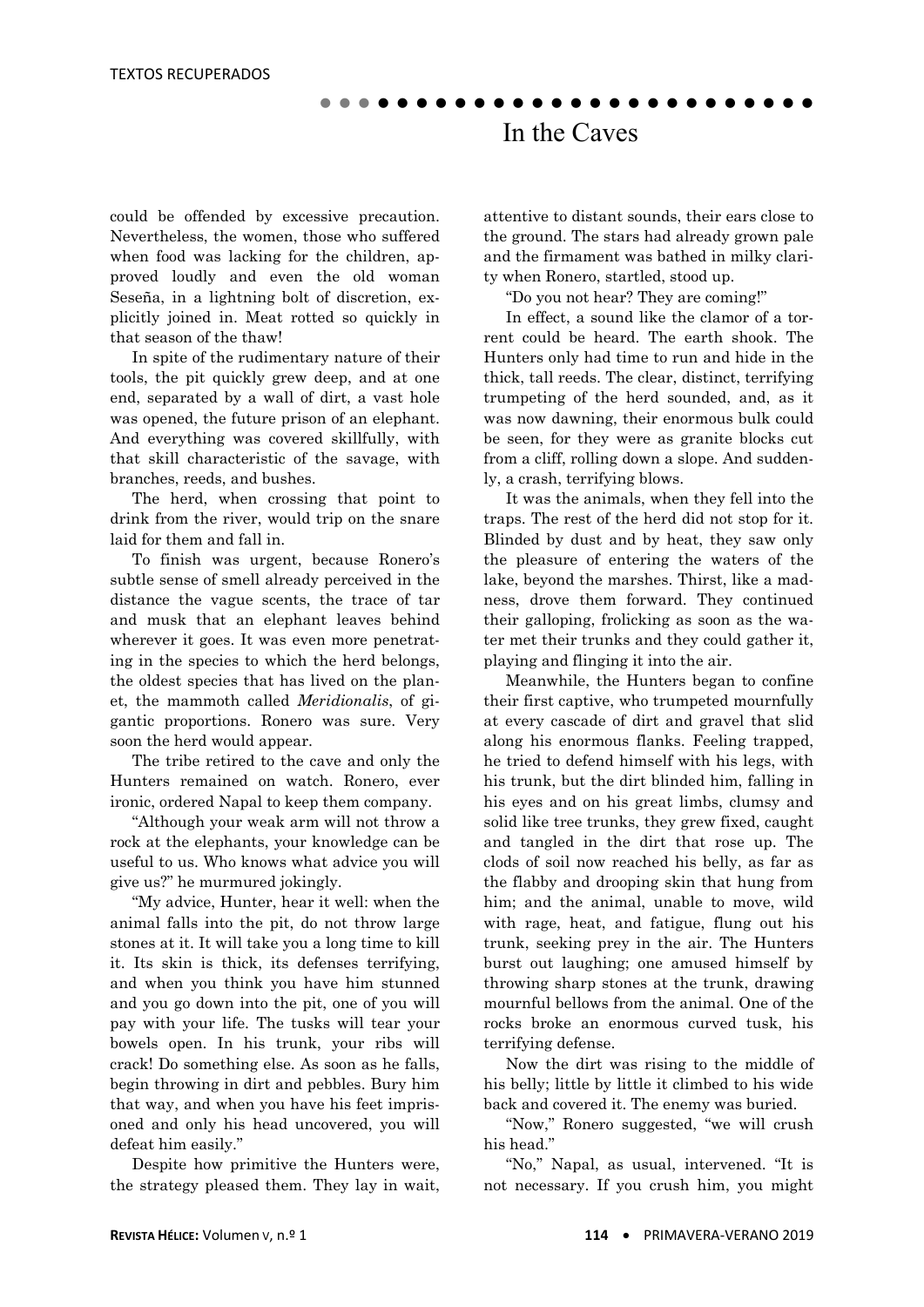not kill him, at least not soon enough. Gather dry branches around him and roast his head alive."

 They did it that way, which promised a cruel spectacle, but Napal knew that, using that system, the death of the pachyderm would come sooner. The smoke would asphyxiate him. There was a moment, nevertheless, in which he shouted furiously and his trunk, like a serpent, writhed in a senseless coiling. But, lacking breath, his small eyes closed now forever, his mouth open in anguish, his groans grew quiet, and the flame, alive and capricious, licked and roasted that enormous head, whose skin burst open, cracking. The smell of roasted hide woke the greed of the men, exhausted from work, sleeplessness, and excitement. With their flint knives, they attacked the huge head of the monster and they gluttonously devoured even the tongue, half burnt to a crisp, and the trunk burnt between the charred tusks. The tribe—women, children, old men—now approached, mad with jubilation. Once again, life was assured; there was surfeit, a buried elephant that they could take apart in pieces, another imprisoned in the pit to keep alive, and the din of the clamor of happiness and rejoicing rose up deafeningly.

 "Praise to Ronero! The Hunters, our brothers, are the spirits, are the strong wild boars!"

 They called them wild boars, because of all the prey, that was the one they found the most exquisite.

 "Let the law be fulfilled!" Belenda shouted. "Let a beauty, free until today from the masculine yoke, be surrendered to Ronero!"

 Damara shuddered with anxiety and Napal turned to the Old Ones, who also clamored, lifting their gnarled hands, and he implored them.

 "It is necessary that you hear me, fathers and grandfathers of our tribe!" he exclaimed in a loud and resonant voice, "but, before all else, tear the prey to pieces and prepare it for the victory feast. Fill yourselves, run, be happy… I claim only a moment of your attention."

 "We hear you now, Napal the Inventor. Speak…!" said one of the Hunters, the young Mordala, a rough and loyal fellow, Ronero's competitor and somewhat badly disposed against him since the day that he unfairly took a dead goat from him. "Know this, Old Ones: today's achievement, more than on us, depended on Napal."

 Mocking laughter from young Belenda's group and sullen exclamations from Seseña and from Ronero met Mordala's declaration in unison.

 "Napal killing elephants!" the girl laughed disdainfully.

 "Napal himself," Mordala angrily sustained. "It was his suggestion to make the shaft to catch two elephants at one time. His to move the dirt with stretchers, which saved us so much time. His to bury the other elephant. His to roast the head…"

 "How do you respond to this, Ronero?" Grandfather Olavi interrogated with a gravelly voice.

 "I respond," Ronero, after a pause, arrogantly answered, "that it is true. I do not deserve any recompense, Old Ones, in this hunt. Napal's thoughts have done more than my arm. It would be less than worthy to say anything else. I am not Napal's friend: I desire to prove my strength with him. But I will not lie."

 Napal threw his rival a glance of sympathetic gratitude.

 "No, Ronero, I do not accept the honors for this achievement. Your strength has done it all. The hunt depended on you Hunters. Do not hate me. I profess you no ill will."

 Ambila intervened, changing the direction of the dispute. The hunt depended on the spirits, on the magical incantations that had called them forth. It was the spirits that directed the hand of man. They had propelled the elephants toward the lake. And if the tribe forgot the spirits, it would be punished.

 In their turn, the Grandparents made their ruling. The spirits would be offered part of the prey, which would be burned in their honor; but, in the first place, what the spirits demanded was respect for their practices, for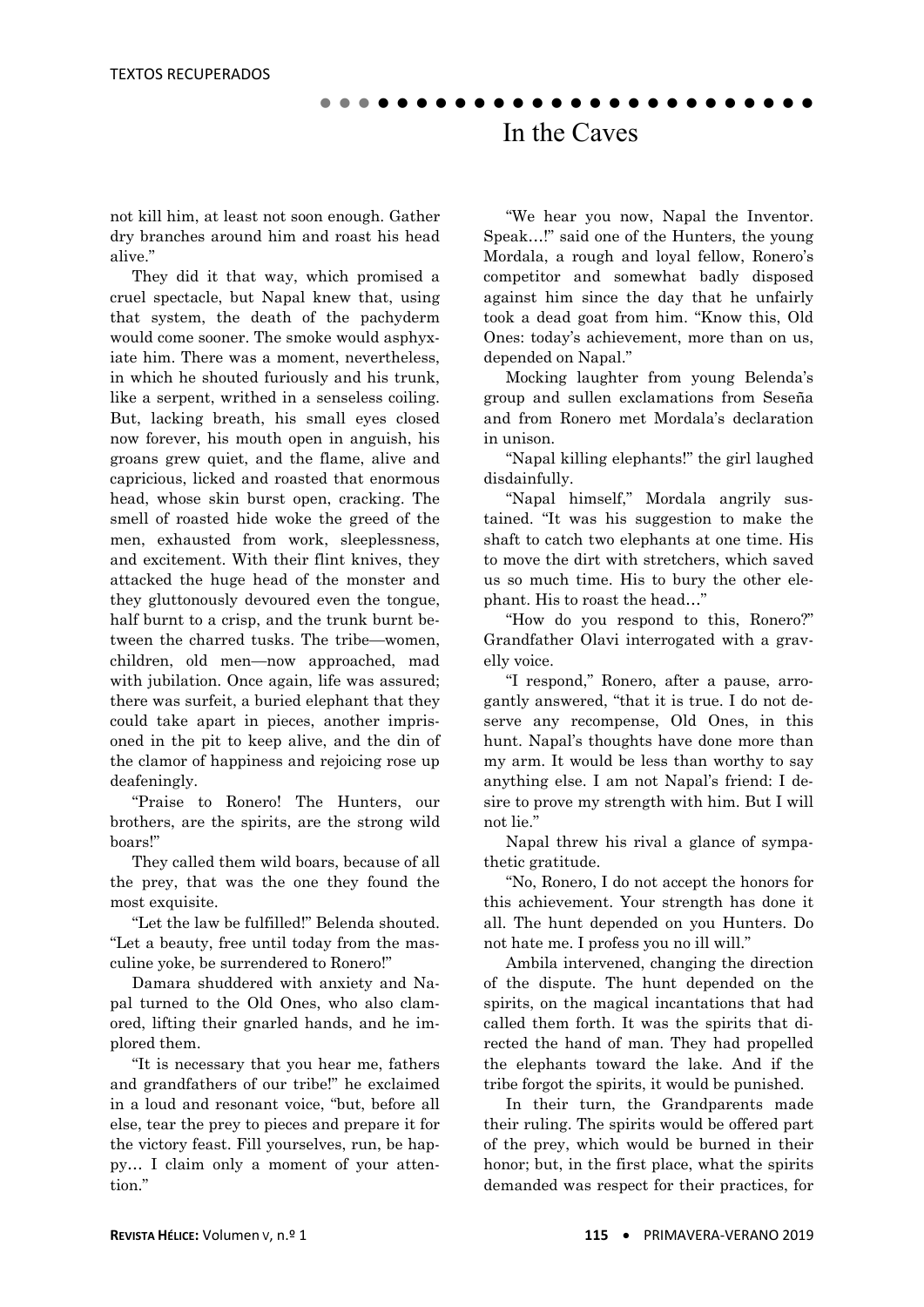the sacred customs, which were now being lost. And Seseña, all skin and parchment, all disheveled and wild gray hair, began to speak, severely condemning the new styles, the abuses that were corrupting the ancient virtue. Looking at Damara, she thundered against clothing, against artificially arraying one's hair, against lascivious adornments that drive a man mad and make him abhor another man of his own tribe, whom he should love as a brother. And when she referred to the pretension of a girl who wanted a boy to herself, and to also be for him alone, the centenarian had harsh words.

 "If there is in our tribe such a she-wolf, let the Hunters capture her," she exclaimed, fury flashing from her bloodshot eyes. Her dry right hand was extended toward Damara, but the members of the tribe no longer heard her. They were exhuming and quartering the elephant.

#### V

 The binging in those bodies whose stomachs were almost always empty or badly fed was a kind of inebriation. Stretched out among the remains and the coals, they digested, without busying themselves at the moment with anything else.

 Approaching Damara surreptitiously, Napal whispered in her ear:

 "You were right. Tomorrow at dawn, take your goats to graze. I will meet you and we will flee."

 She trembled with joy. She knew it was her only salvation. They were going to turn her over to Ronero the Hairy One. Without a doubt, Grandmother wanted to punish her for her adornments, for her repugnance of ritual promiscuity. And she felt all around her the clash of wills, like hyenas in the shadows preparing themselves to jump on her. It was imperative to escape without delay. It would be better to do so immediately. The coolness of the afternoon began to awaken the gorged and, with their siesta over, they stretched in the shadow of the reedbeds. Soon the tribe

was on its feet; some entered the lake to bathe, to prepare themselves for dinner, which would not be less copious. When there was meat, the tribe ate even three times, swelling their bellies until they bulged like wineskins and gazing at them with happiness. The hope of dinner awoke in them an effusion for life, a carnal rejoicing. Some couples disappeared behind the bushes. Belenda approached the hunter Ronero, but the latter, brusquely rejected her with a grimace. He had barely eaten. The image of Damara did not separate itself from his spirit for a moment. She was another more desired, more difficult prey, and cracking the joints of his arms, Ronero promised himself that when he finally put them around the neck of the girl, he would either take possession of her or strangle her.

 Meanwhile, the shaman Ambila, cautiously approached Napal and he led him toward the reedbeds.

 "The Old Ones of the tribe have promised to listen to you, Napal, but it would be good for me to know something first. What do you have to say to the fathers and the mothers? You already know that they are the ones who possess wisdom, the ones who lead, but the spirits inspire me and I influence the decisions of the Old Ones who believe they follow their whims when they actually follow my impulse."

 "Ambila," responded Napal, "your power and that of the Old Ones is great, but you know that the spirits do not always inspire equal things. And you also know that, in extreme cases, a man does not wait to consult you nor to hear the results of your spells, and he has to manage on his own. The spirits are very high up, in the great mountain of fire, and we are down here on earth without protection, weaker than the beasts if our skill does not help and save us. You, Ambila, will not contradict me. No one hears us. Woe on us if we only did what the spirits tell us to do from your mouth!"

 "Your words are audacious, Napal. I will not repeat them to the Old Ones, because they could be disastrous for you."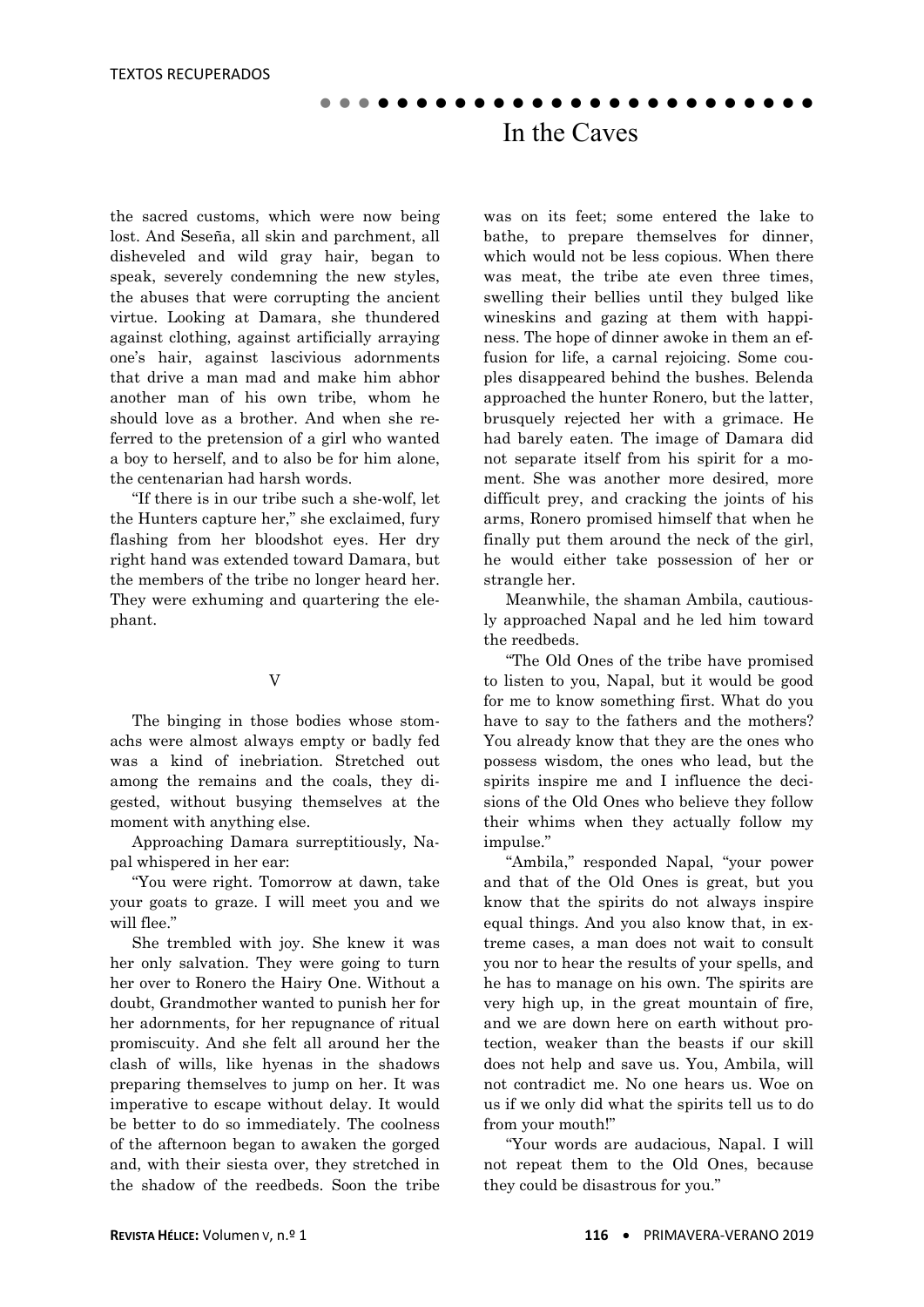"My words do nothing to offend the spirits. They surely watch over us, and one of the ways that they must protect us is to teach us how to defend ourselves. They have suggested to us that we sharpen flint, that we light the fire, that we seek shelter in the caves, and they, Ambila, distribute the capacity either to paint, as you do, or to invent. The spirits have directed me toward the discovery of secrets that the other members of the tribe do not know. I want to share those secrets with them, because, Ambila, I love my tribe. I love them all, the Old Ones, the children… and I love one woman and I do not want her to belong to anyone but me!"

 "We know that. You love Damara. But do not expect, Napal, to obtain her for yourself alone. You propose to uproot with your hands a custom that is now so ancient that we do not remember any other, and the ancient customs acquire divine essence. You will not uproot it, as you could not uproot a very large, sturdy tree with an extensive crown."

 "You may be right. In the end, this matter of my love is my responsibility. I planned to ask the tribe to grant me Damara as a reward for what you will now know, but I will not even plead for that. Without any personal interest, hear what I offer you…"

 Ambila, for several moments, had been listening, deeply pensive. In his mind, he was weighing a devious scheme.

 "I am offering the tribe," Napal insisted, "the means to never suffer from hunger. I am giving them an excellent food, without the need to go out hunting. There will be enough to eat every time the sun shines. Look."

 From his bag made of woven grasses, he pulled something flat and toasted; he broke it and offered a piece to the shaman.

 "Eat it without fear. Tell me if you like it." Ambila sank his teeth into the cake, at first cautiously, then greedily.

"What is this?"

 "A grain, which grows from a seed, which I grind, knead, and bake between two rocks… but it could also be baked between three walls made of stone and clay that resists the fire."

 "And where do you find this grain?" Ambila interrogated with great interest.

 "In the little valley, to the East, I have sown, I have gathered, and you all can do the same, but in greater quantity, and keep what you gather in the cave to distribute a portion every day. And hear another secret that I will reveal to them: you would live better than in caves, if you built your homes of branches and clay, supported on tree trunks upon the waters of the lake. The beasts could not attack you there. In this way, each of you would have his dwelling, and his preferred woman and the children of his loins would live with him. Do you not understand, oh shaman, the difference? Do you not recognize that you would be happier? And when you were, you would bless the name of Napal, who has changed your life, who has redeemed you from the incessant walking and walking, pushed on by misery. You will settle in a favorable place, where you will find pure waters and fertile land; you will sow this grain, which will give you sustenance, and you will remember me."

 "In other words," the shaman asked, growing more and more worried, more and more serious, "you desire, Napal, that the tribe count you among the inspired ones and, when they speak of you, that they lift their hands as they pray to the spirits?"

 "No, I do not seek that; doing good to you all is enough for me. I have always desired that because I have seen that our condition is unhappy and I have tried to improve it. After me, other men will search out other secrets and little by little our hardships will be remedied. Here you have what I was planning to tell the Old Ones. If you handle making it known to them, it will be the same, Ambila. Perhaps it would be even better; they will believe you. They have faith in your magic."

 The shaman remained silent, his brow furrowed and his face pensive. Napal felt a pang of distrust and he looked at him intently.

 "Do you not appreciate my revelation? Can you possibly be rejecting it in the name of those customs that you invoke for everything?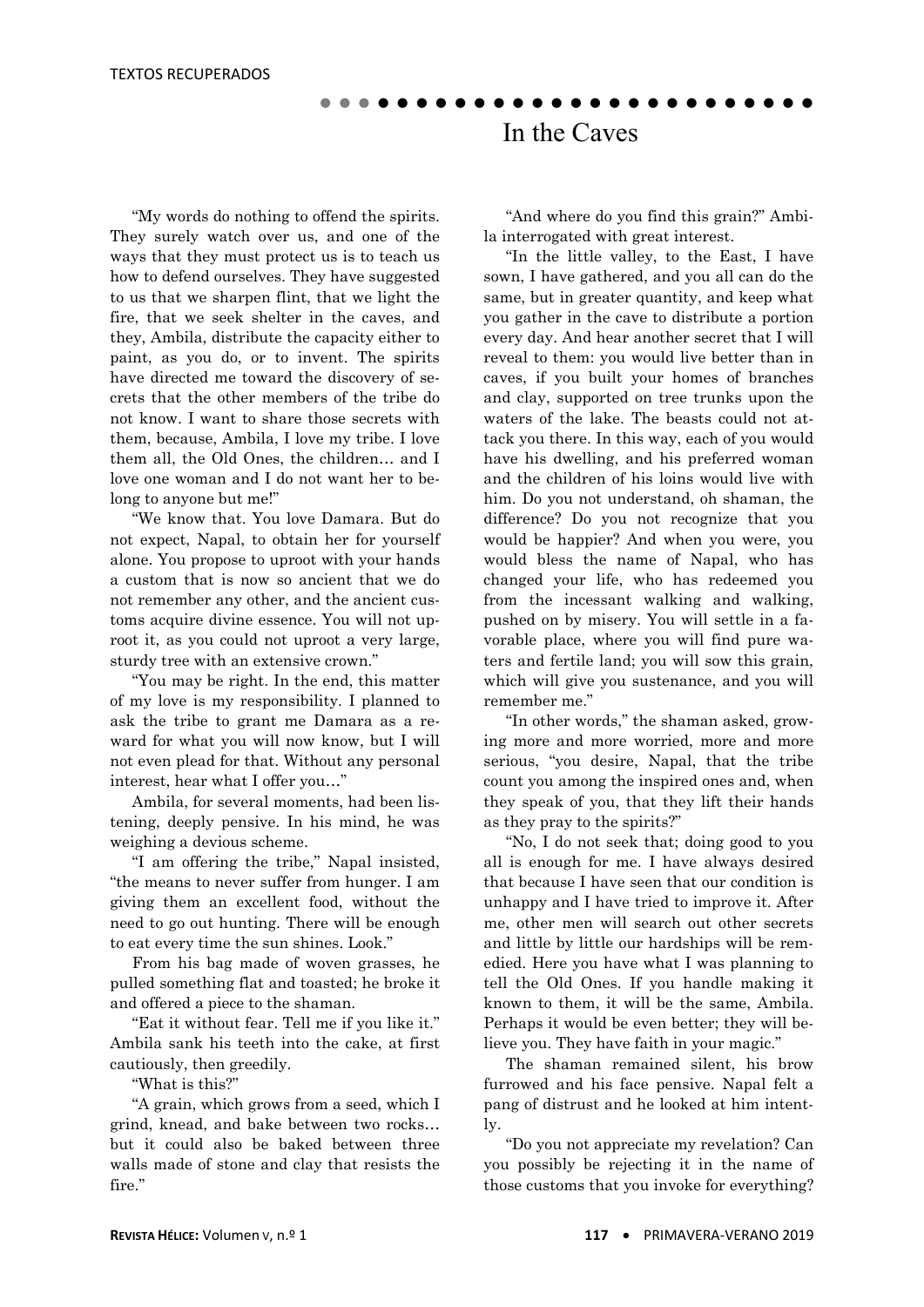Do what you want, Ambila. I do not force anyone to receive a free gift."

 "No; on the contrary, Napal… You can be sure about me; what I doubt is that the Old Ones will accept such variations and novelties. At any rate, leave it to me, and do not reveal a word to anyone until I am able to convince them. Now it would be good for us together to visit the place where you have sown the grain, so that I can better understand what I should announce. I need to see you make the delicious cake. That way I will be able to praise your discovery and depict it as easy and practical, so that they will know that, thanks to you, the danger of hunger has been averted… Let us meet, then, at the hour when our absence will be least noticed. They are going to prepare the supper, and when they are involved in the preparations, wait for me behind the cave, at the start of the path, and we will take advantage of what is left of the day."

 Napal agreed, and the shaman, dissembling, left him. Slipping around the edge of the lake, he came to a stop before the pit where the live elephant, captive in his hole, trumpeted mournfully, vibrating his trunk to plead for help. It seemed that he was sucking in the air, seeking in it the trace of the herd that had abandoned him in his strange prison.

 "You are strong, big and fearsome," Ambila thought, "but astuteness has beaten you… Men know how to make the powerful fall into a trap and how to rob the pups from a wild animal… Men know how to fight with cautious prudence…"

 While the shaman was thinking about this, a footstep was heard and a striking and robust shadow was cast over the ground of dry mud.

"Is that you, Hunter?"

Ronero looked at Ambila sullenly.

"It is I… What?"

 "I was looking for you to tell you something that matters to you."

 "Very little matters to me, Ambila. Life itself hardly matters to me."

 "Because you are always thinking about a woman."

 "You are right. The virgin with her shell necklaces has stolen from me sleep, the pleasure of meat, and the longing for the ardent hunt."

 "You are wrong about one thing, Ronero," the shaman answered.

"About what?"

 "You will soon know… Come with me, let's move away a little."

 "Listen, Ambila," the Hunter murmured, fixing his feverish gaze on the sorcerer after they had withdrawn a good distance, "you who knows about incantations and knows the way to favor the spirits, will you not tell me what I must do so that Damara will be mine? Even if the Old Ones deliver her to me and the custom is fulfilled, I would rather smother her than caress her, if I see that I horrify her… And I am sure of one thing: Damara abhors me."

 Ambila gathered his thoughts for an instant before responding.

 "Ronero, I told you before that you were wrong about something… You called the one with the strings of shells a virgin. But some time ago, she has completed the rite with Napal the Inventor."

 The Hunter groaned, as if he were receiving an internal and mortal wound.

"Is what you are telling me certain?"

 "Certain. I know it from Belenda and the other girls of the tribe. I attest to it on the bodies of our fathers that have been scattered in diverse regions, covered by rocks so they would not be devoured."

 The brute looked at Ambila with wild eyes.

 "And if that is true, how do those of you who have the duty to watch over the ancient customs tolerate it? Does it not go against our laws that a male should choose a woman, the woman a man? Napal and Damara should be stoned and their bodies left unburied."

Ambila smiled with ironic tranquility.

 "Yes, that is the old law, but like others, it has fallen into disuse. Only the Old Ones uphold and remember it. The young would oppose that act of justice. Everything changes,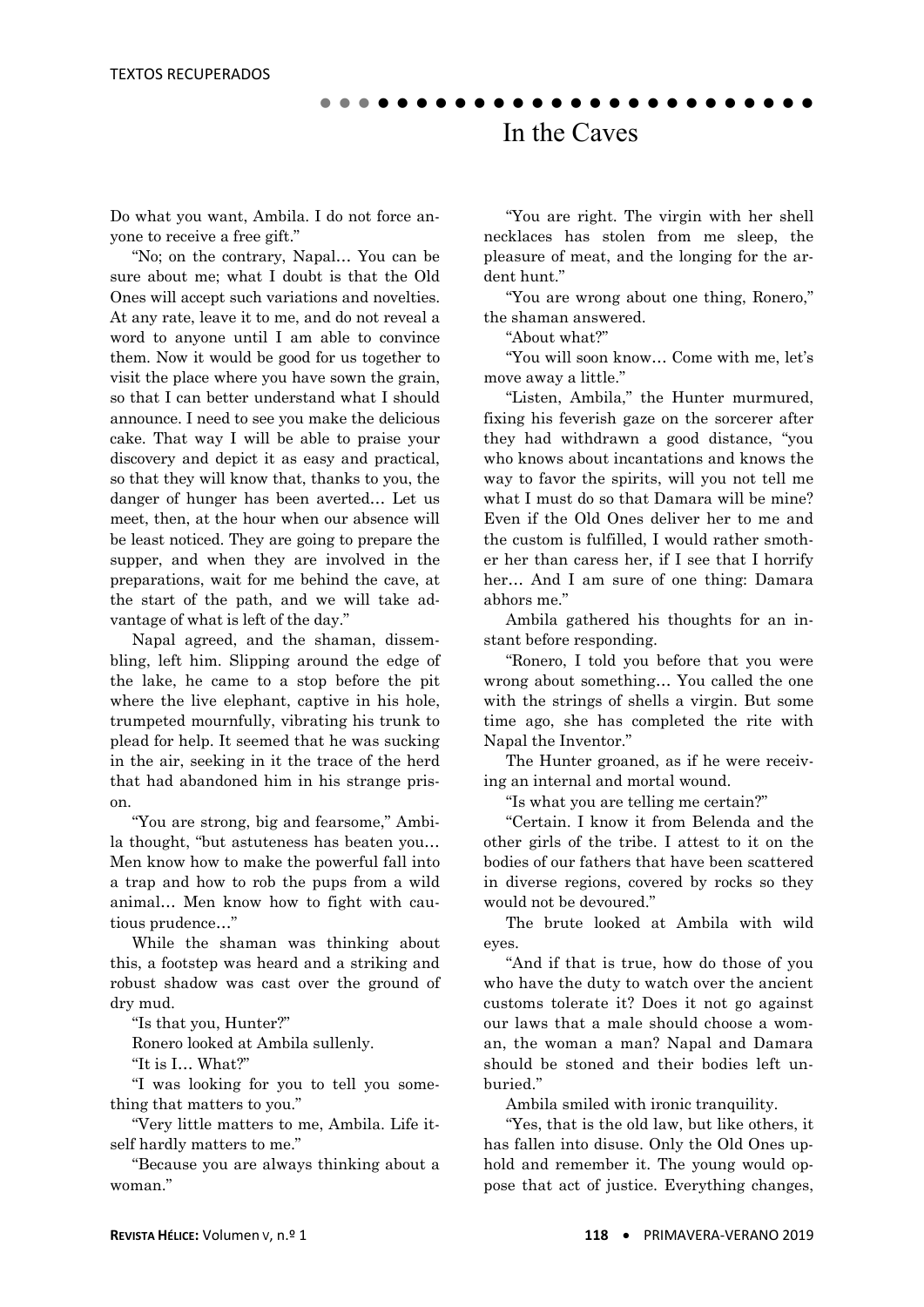and who knows the variations that our way of thinking and living will suffer? … You yourself, Ronero—do not deny it—are infected by this new spirit, and instead of looking upon all of the women of the tribe like sisters and wives, you think only about the one with the necklaces! You also defy tradition, and from these amorous urges, great misfortunes will come. Because of woman, man will hate his fellow being and will hate himself."

 "According to that, is there no remedy for my illness then?"

 "There can be, but you yourself must apply it. The spirits love spilt blood. In another time, human blood was offered. The victim was fastened on a grooved rock, and the red and steaming liquid ran down the fissure to soak the ground. And the hunt was abundant, and the nursing women were never exhausted by hunger. That custom has also been lost. Don't you see it? I'm telling you that it is necessary to vary things constantly! Now barely once or twice a year a bull or a boar is offered to the spirits… Today, a great hunting day, all that you have awarded them are the scraps and offal of the elephant. That which you refused to devour... And the spirits, on the mountain of fire, suffer thirst. The only thing that can quench it is blood! To favor them you are enough. Do you have a wellsharpened hatchet or the knife with which you killed the bear?"

The Hunter bellowed.

 "Blood! I also have my jaws dry since I have not slept. I cannot even taste the flavor of a portion of bear. Look at how my limbs have grown thin, how unhealthy heat comes out of my mouth. Blood! I have desired it and did not spill it to not contravene the law of fraternity in the tribe, where we are all brothers."

 "He has already broken fraternity. He wants Damara to belong to himself exclusively."

"It shall not be!"

 When he said it, the Hunter lifted his hands to swear or curse.

 "If your resolution is firm," Ambila advised, "find your way tonight, one hour after the moon comes out, to the hillside of the goats. I will be there with them."

 A surprise cut off the words of the shaman. The light of the sun completely covered the bearded, hardened, and contorted face of the brute, and something liquid and gleaming ran down it, like a drop of dew that shines the foliage of the reeds at dawn.

 "Are you crying?" Ambila interrogated, astonished.

 "Kill me, Ambila," he supplicated. "Throw me into the pit of the captive elephant. Is there no spell against me? Cast it. That girl has pulled my heart from my breast and she has fed it to a wolf cub, to the one that guards her."

 "Bah!" and the shaman jovially slapped the cheeks of the boy, "we will cure you soon… Go out to the hillside at the appointed hour…"

#### VI

 Before nightfall, Napal had taken the shaman to visit his fields, where the ears of grain, although still green, nonetheless displayed their husks full and their heads somewhat bent over. In that loamy, intact soil, growth and maturity were accelerated, and could yield four harvests annually.

 Returning then to the plateau where Damara was waiting, surrounded by her little flock, Napal pulled out the flour, already ground, and in the presence of Ambila mixed the cake; meanwhile the shepherdess lit the flame, stoked the bonfire, and, encircling the flat stones with embers so they would become red-hot, she improvised a misshapen oven where the bread would be baked. Ambila watched it all with avid eyes, learning the process, helping, immediately recognizing the singularity of this novelty and the incalculable worth of its fruits. The inventor had not lied: from that day onward the subsistence of man was assured.

 In her turn, Damara explained to him the usefulness of the little goats. They would give birth; there would be abundant meat, milk,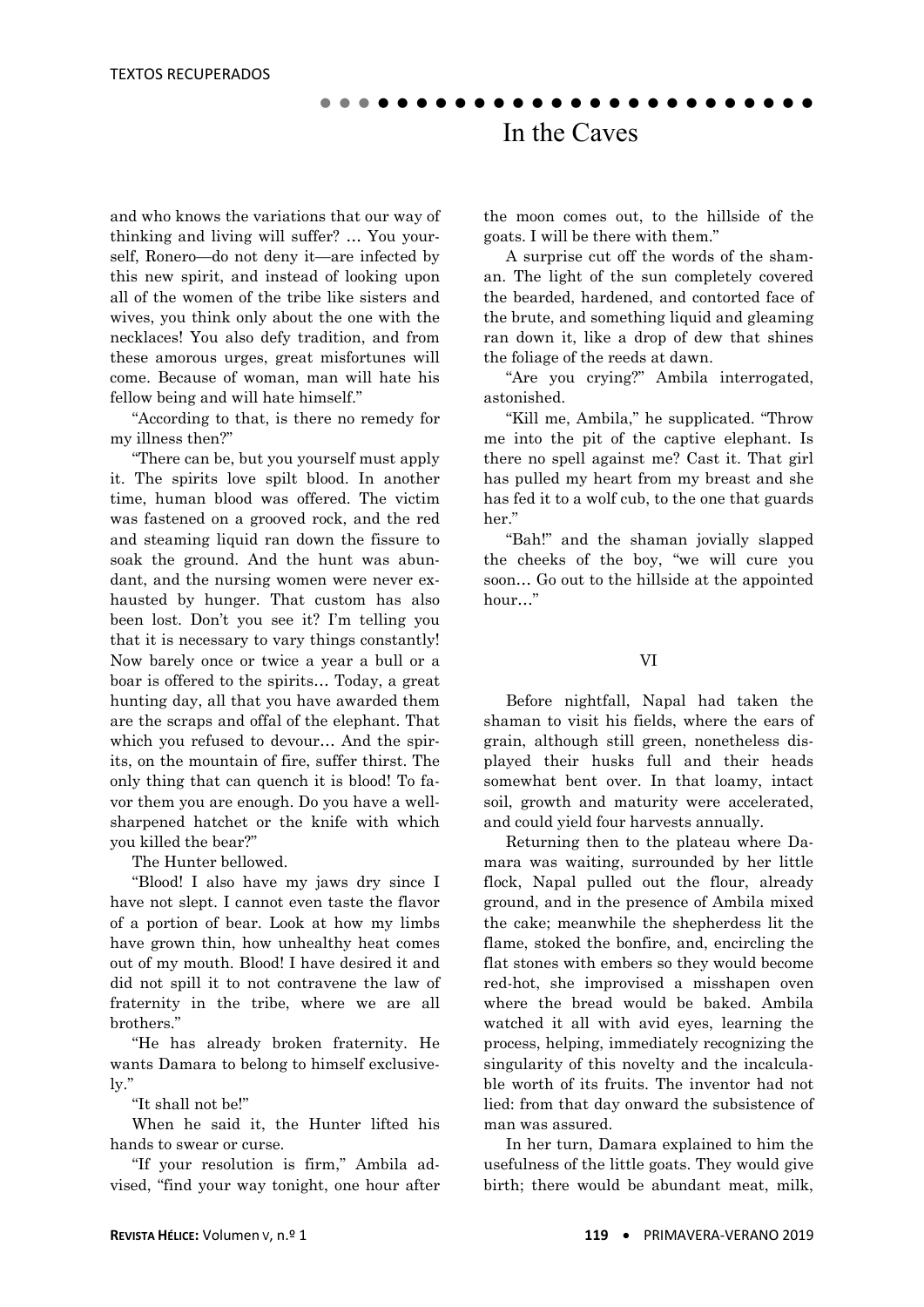and skins for warmth. Ambila was dazzled. He who revealed such mysteries would be greater than the spirits, would abolish their rites, would be worshipped.

 Meanwhile, the feast began. After milking, Damara presented him with a brimming bowl, into which Napal dipped pieces of the warm cake, which he offered him. Savoring such new delicacies, the shaman praised them:

 "It is as if a river of sweetness were running through my veins… It is so pleasing that my tongue comes to my lips to taste it again…"

 "Did I not tell you so? The tribe will no longer suffer; the children will not be wretched; the old will return to the days of their childhood, because this delicious milk will give them a food that does not need to be chewed. Oh, how I have pondered these things! Night after night my imagination has flown, and the future has advanced before my eyes with more clarity than the series of your paintings advances on the walls and the ceilings of the caves… I have seen many dwellings, wide, radiant, in rows, where men who actively come and go reside. I have seen infinite fields all covered with ripened grain the color of the sun. I have seen bright green meadows with thousands of flocks in them. And I have also seen Hunters, pursuing beasts, just for the pleasure of slaughtering them, not to eat their disgusting meat. I have seen wide rivers and immense seas and I was walking on them; I do not know how, maybe by foot on some boards. And I have seen women who drew water from the river, and only wore their neck and arms uncovered. The rest was covered, chastely, by a kind of white cloud. How beautiful they were! How charming in their forms!"

 Ambila listened, not without sometimes paying attention to distant rumbling, as if he feared or hoped for what was to come.

 "Do not worry," Napal advised, for he interpreted Ambila's hesitation in his own way. "They do not remember us… They will have dined and lain down to sleep… As long as they have abundant meat, nothing will trouble them. In fact, I believe it more prudent to wait to reveal anything to them until hunger begins to hound them. Today they would not listen. Not even your absence will seem strange to them. Just wait, you are going to hear something that will please you. You have tried the simple milk mixed with the warm, appetizing cake. And, having satisfied that instinct of necessity that moves us to fight for the conservation of our lives, we wish for something more; is this not true? A pleasure, which sometimes would cause us to forget that very anxiety about survival, would do us good… some other ideas that would distract us…"

 He pulled out of his grass bag a short piece of perforated cane, and under the light of the moon, Napal began to sweetly modulate the sonatas of the primitive, rustic shepherd's flute. Seated on a rock, her elbows on her knees, her face resting on her palms, Damara listened, her whole soul filled with tenderness. It was a sound as new as the flavor of the bread, for nothing had been heard in the tribe except the savage *aw-oos*, with which they stirred themselves up for the hunt, or the sinister formulas of the sorcerer's spells to call forth the dark spirits, the elemental powers. Unexpectedly, on the top of a nearby tree, an awakened little bird began to sing a duet, warbling delicately. The chirping flowed from the throat of the bird, spilling like a string of small shells that, broken, rolls down a woman's breast, and the moon itself, white and smooth, seemed to enjoy illuminating the marvelous concert. As if without realizing, Damara, trying out her young voice, harmonized a canticle, a mysterious ancient melody, phrases interrupted by flattery or conversation, something that was a lullaby, a complaint, and a call. The divine song of the bird alternated with the improvisation of the woman and with the delicate whining of the flute, and Ambila, for an instant, felt that something that could carry the name of remorse was rising up in his heart. His ear, although saturated with the spell of the music, perceived among the undergrowth something like the crawling of vermin and the con-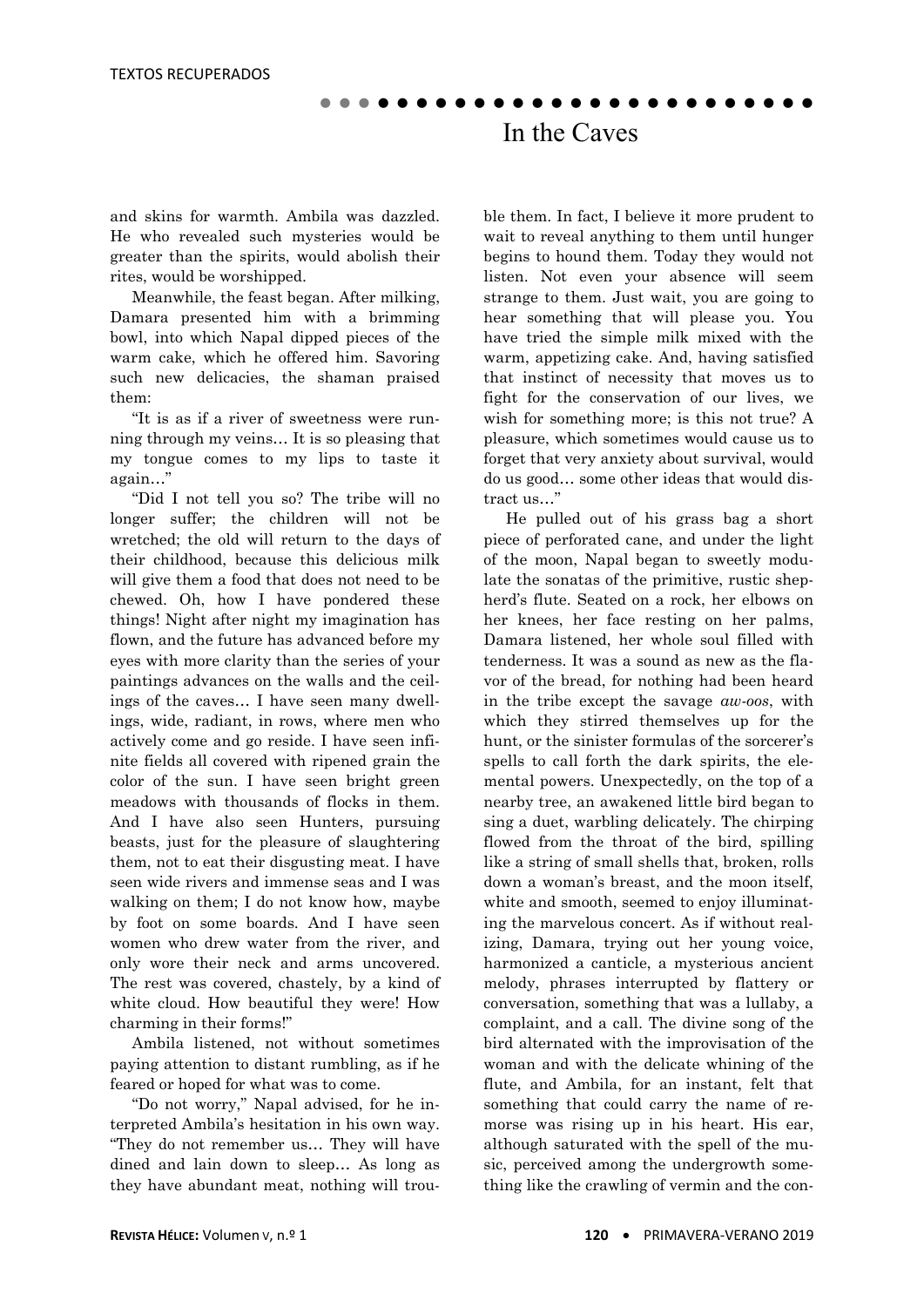tained and panting fatigue of hoarse breathing…

 It could have been an illusion perhaps, because nothing more was heard, and amid the friendly silence of the night, the sonata of the bird, the woman's trembling and soothing rhymed moans, and the echoes of the flute, similar to the whisper of the wind in the tall and lance-shaped reeds that border the lake, continued to rise…

 When the revelry ended, Napal approached the shaman.

 "Ambila, this has been a farewell. I leave you a splendid inheritance: the bread, the flock, the idea of new dwellings, and even the music. Take this flute and, when your body is full, awaken your superior spirits with a harmony imitating that with which those little birds regale us…"

 Ambila quizzed, "What do you mean about inheriting the flute, the bread, the inventions?"

 "Have you not understood? Damara and I are breaking away from the tribe tonight. Wherever chance, the master of human existence, leads us, she will be for me and I will have no other woman, no other affection. Little ones will be born and they will be named after us, Napal and Damara. The earth offers us its fruits and I will bequeath these marvels and others, perhaps greater, aimed at making life pleasant, to my children. I will not see you again; my path is distant. Goodbye, Ambila, and let those of the tribe speak of me as the one who has saved them."

 The shaman listened, believing he was dreaming. An anxiety about having prepared what was going to happen oppressed him. It appeared that no one needed to die. The blood, pleasing to the spirits, did not need to run. When he fled, Napal was leaving him heir to his power. He would surely never return, and the glory would be for him, Ambila, to appear like a numen sent by the supernatural powers. And now, what could be done? The die was cast; there could be no retreat. He shrugged his shoulders.

 Ambila did not commit evil if it was not to his advantage, but the ambition to be great among his people consumed him. The power of the Old Ones constituted a hindrance to him. They were too attached to the primitive law and whenever something unknown came up as a proposal, they screeched, infuriated, without even making the effort to find out what the change was all about. In the depths of his soul, the shaman, pretending to bear them great consideration and listening to them with expressions of respect, despised the Old Ones and the centenarian grandmothers, made senile by age and infirmities and weaknesses. More than once, Ambila had thought about the necessity of changing the ways of the tribe, fixing it on the bank of a flowing river or a freshwater lake. Napal's discovery opened vast horizons. It was the end of the power of the decrepit ones, who did nothing and hindered everything. If such a happy outcome, which would make him omnipotent, had to cost life of Napal… of Napal alone? As sudden as lightning, Ambila realized… Damara also knew the secrets and she too had to die. Otherwise, she would talk, she would cause an uproar, the truth would be known, the name of the inventor, and it would not be he, Ambila, whom they would venerate as a genius, but rather the boy… A deep wrinkle scored his forehead, while Napal and Damara cheerfully repeated,

"Farewell, shaman, farewell…"

 And the couple, entwined, began to walk in the direction of a trail that scaled the mountainous banks toward a grotto known only by Napal and in which they planned to spend the night prior to embarking on their unknown road before the sun rose. They walked lightly, with an elastic step, Damara happy, for from the first day she had longed for escape, for liberty. Her joy began in that instant. The world was opening up for their innocent and ardent love. She was realizing an unconscious dream: the purification of brutal instinct through the election of the soul. And they disappeared, behind the curtain of vegetation, toward the tree where the songbird still continued chirping.

 A dark mass came out of the thicket and the voice, raspy, agitated, of the Hunter stammered: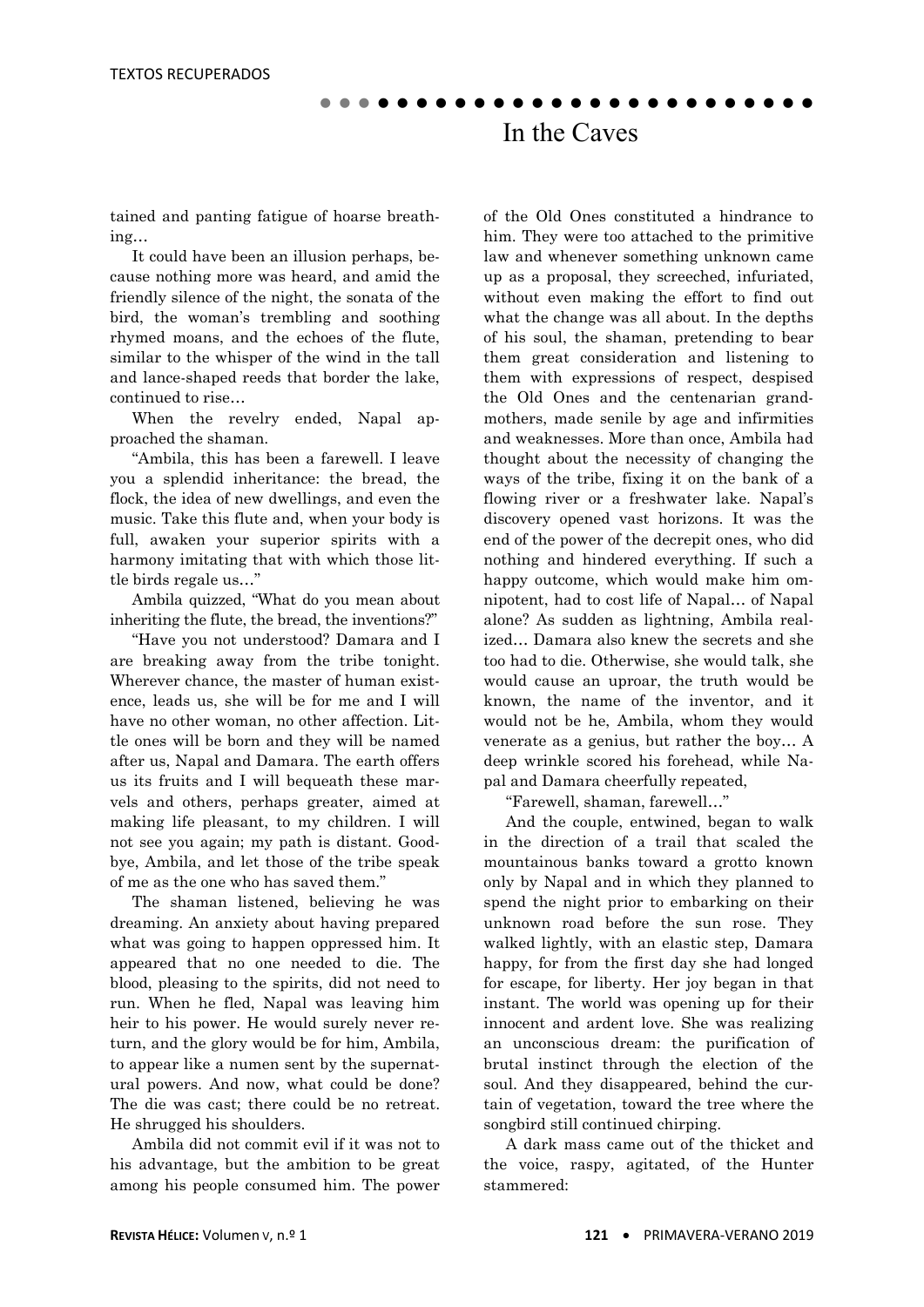"I am going after them…"

 Suddenly, a more horrible idea crossed Ambila's mind. Ronero had also heard. He also had the key to the future!

 "Listen, Hunter," he murmured. "My counsels are better even than those of the Old Ones… Follow them at a distance, observe where they stop and, if they fall asleep, attack them then, when they cannot defend themselves…"

 "Treacherously? No!" shouted Ronero. "I will kill him face to face."

 And hoisting his formidable club made of hardened wood, he began to walk furtively. Ambila followed him on the steep pathway. The lovers had a head start, because, anxious to arrive at their refuge, they had taken the shortcut that they knew. They were already in the grotto, in which Napal's care had provided a bed softened by fragrant, dry grass, a bowl full of water, and wild, but flavorful berries, placed on fresh leaves, tart strawberries and *madroño* berries,<sup>3</sup> the color of burning garnet. Damara, filled with joy, laughed at the frugal refreshment, petting her faithful wolf cub, who had followed her, abandoning the flock. With her Napal, everything was beautiful to the girl, everything dressed in lights and colors.

"How I love you, Napal!"

 "My Damara! Mine from today and always!"

 The embrace was tight, prolonged, endless… A shadow, at the door of the cave, veiled the light of the moon. A savage "*awooo!*," challenging and hateful, resounded, inflected with diabolical energy. Damara exhaled a shriek of fear… Ronero was there, leaning on his club, waiting.

 "What do you want, Hunter?" Napal asked, protecting Damara with his body.

"Your blood."

**.** 

 "Why? I have not offended you in any way. Yesterday I helped you undertake the hunt."

 "You have taken Damara from me; you have stolen her, like the vultures take the doves. I have come to take her back."

 "You are deceived. She was never yours. She wants to come with me. She resists suffering the yoke. Ask her about it. She is mine."

 "She must suffer what her sisters suffer. And above all, I want her. Give me her or your blood!"

 "Ronero," Damara begged, trembling, "forgive us. I will entreat you as I would the spirits, but let me be free. You cannot command what is inside of me."

 "When I have pulled Napal's heart from his chest, then tell me to whom you belong. But for now, I am waiting for you, boy. Pick up a rock or take my flint knife. Arm yourself, if you prefer, with my club… My limbs are enough for me."

 And rapidly, dropping the club, throwing his knife on the ground, he moved toward the platform that surrounded the grotto and that overlooked, on one side, the steep pathway and, on the other, a deep ravine. Clinching his fists, flexing his biceps, he waited. In spite of Damara's pleas, Napal advanced as well. When they came face to face, they grabbed each other. Ronero made Napal's body crack, but an able punch by Napal between the eyes of his enemy blinded him, and the boy was now going to make the most of his advantage by doing it again, when from behind, a hand grabbed his ankle and made him fall flat. Without giving him time to get up, blind and all, the Hunter, groping, held Napal down with his knees and sought, with open hands, the neck of his enemy. The hands of Ronero were two hairy pincers, endowed with unyielding strength, and under his cruel pressure, the inventor would soon stop breathing. But the Hunter felt that he was being grabbed from behind with nervous violence: it was Damara, who was coming to the defense of her lover. Then the shaman intervened again. Grabbing Damara by the waist, he dragged her to the edge of the plat-

<sup>3</sup> The *madroño* (*Arbutus unedo*), known as the strawberry tree in English, is native to western Europe and the Mediterranean area. The fruit of the *madroño* is used in jams, yogurt, and brandy. The symbol of Madrid is the bear and the *madroño*; the mention of the plant calls to mind the bear, just before Ronero, the bear-killer, appears.